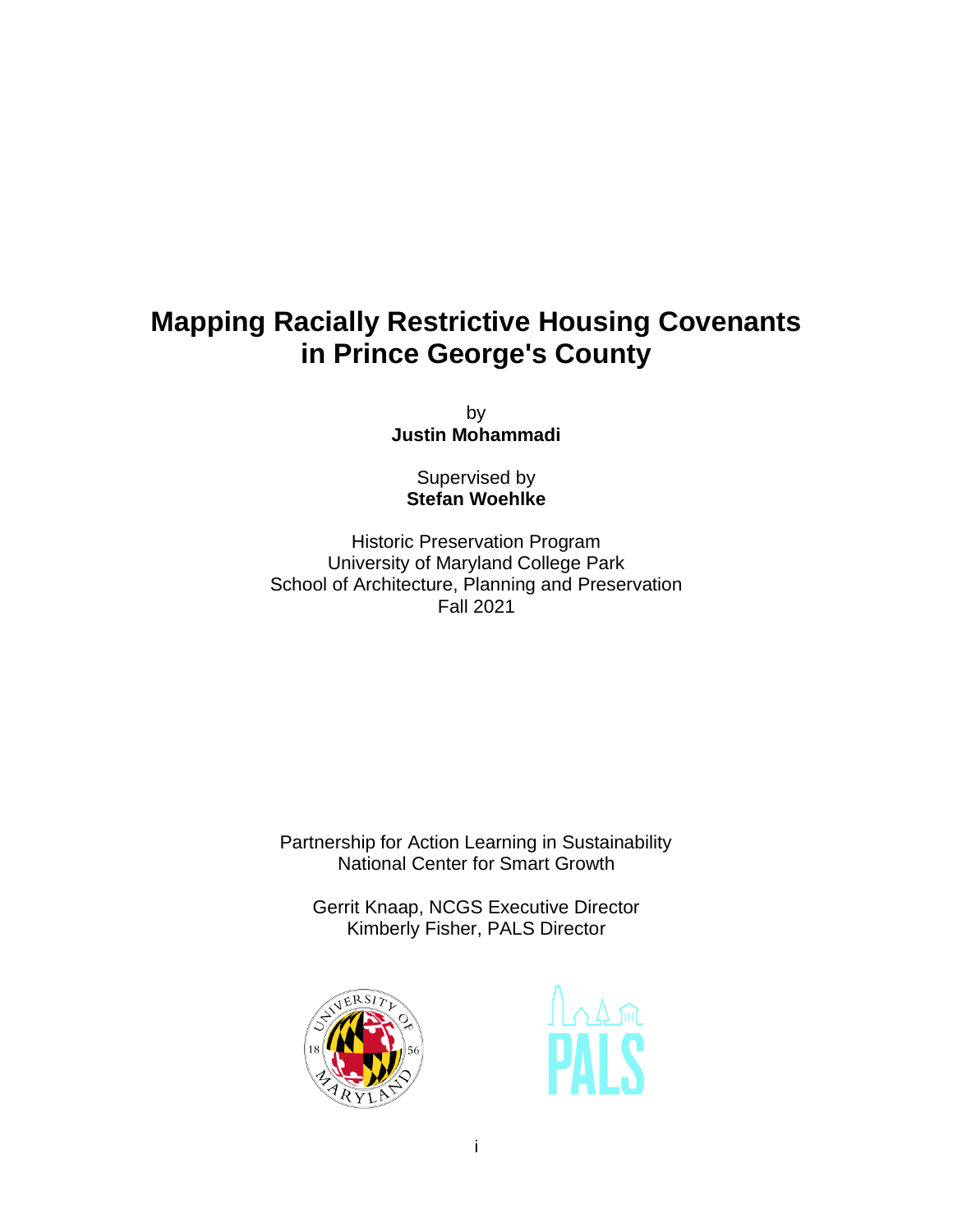# Contents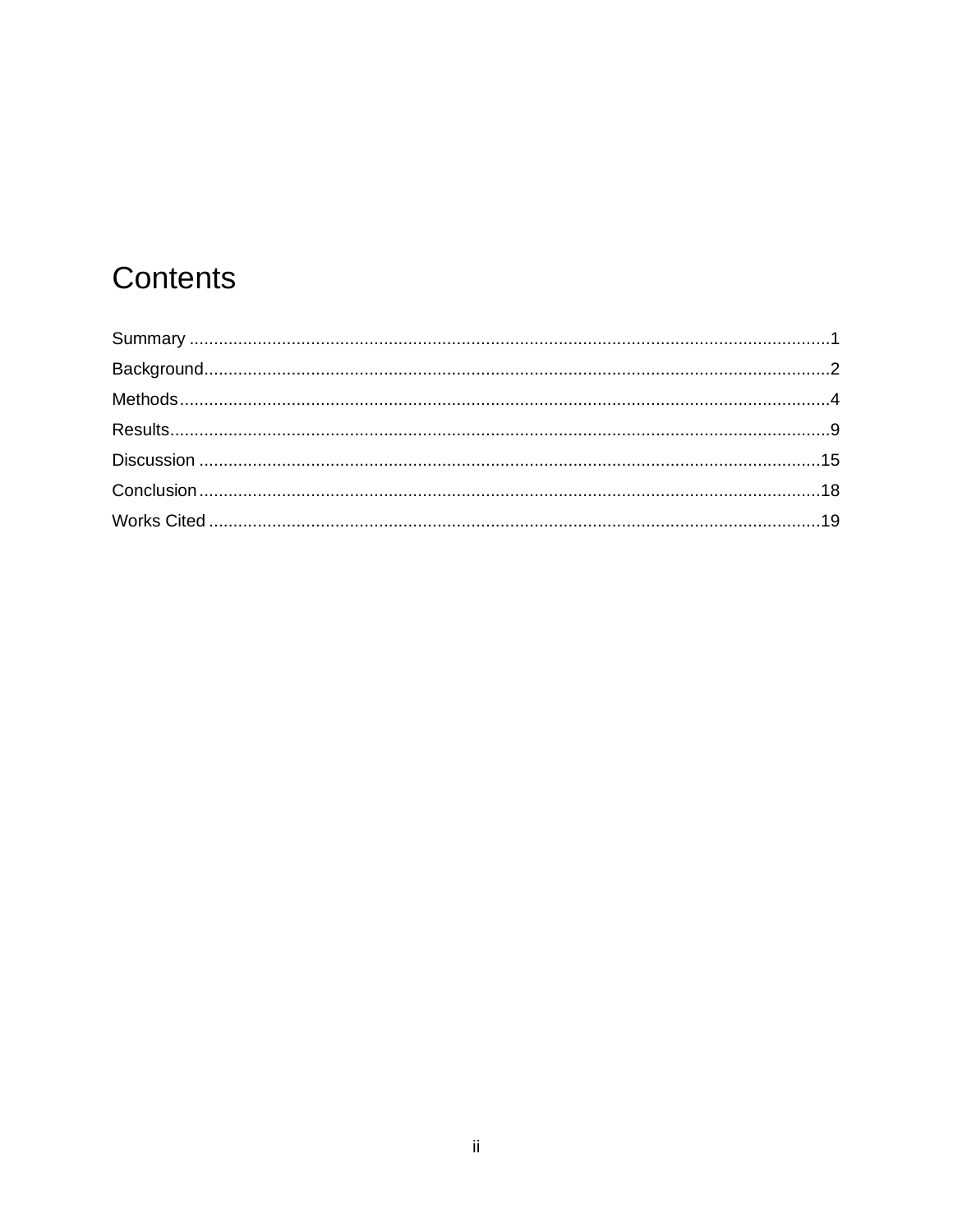### <span id="page-2-0"></span>**Summary**

Research into redlining and racially restrictive covenants has become increasingly common in recent years, but variations in local restrictive practices and applications across the country are poorly understood. Racially restrictive housing covenants were common in Prince George's County, Maryland during the late 19<sup>th</sup> and early 20<sup>th</sup> centuries. These practices have left a lasting legacy on the social landscape of the county. This report contributes to the historical understanding of racially restrictive covenants within the county and outlines possible directions for future research.

This report is based on a sample dataset from the Maryland Land Records Grantor Index. Deeds with restrictive covenants were recorded and the property boundaries were mapped using a Geographic Information System (GIS). This enabled the textual documentation of these practices to be tied to their spatial location in Prince George's County.

The results of this report are preliminary and are based on partial findings using a subset of the total deeds during the period in which racial covenants were legal. Using this small dataset, we were able to refine our methodology, identify new research questions, and develop a strategy to accelerate the identification and mapping of similar racial covenants across Prince George's County.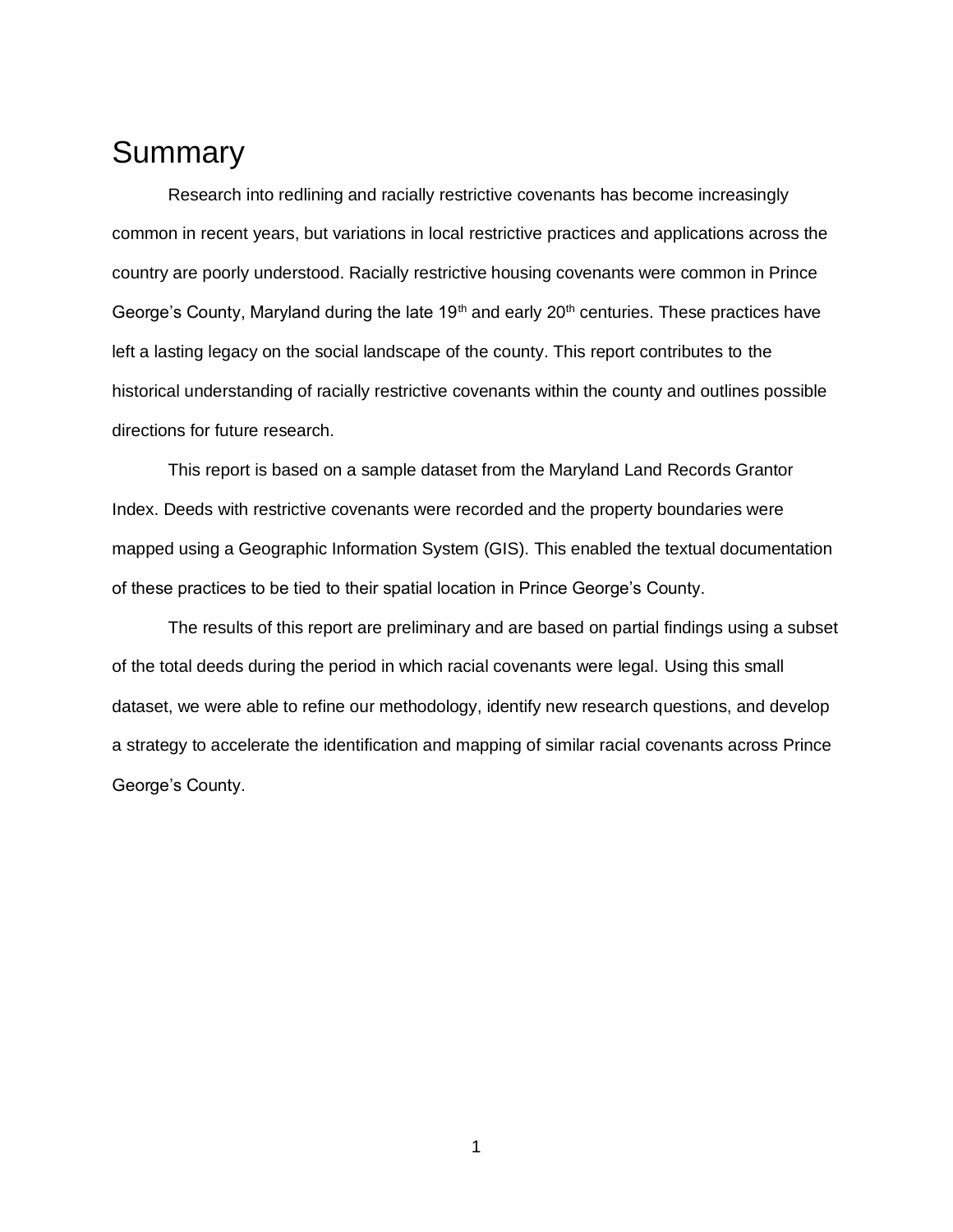## <span id="page-3-0"></span>**Background**

Housing discrimination has taken different forms, depending on the socio-economic structure of a given time. Racially restrictive housing covenants began in the late-19<sup>th</sup> century and spread throughout the country in the early-20<sup>th</sup> century (Jones-Correa, 2000-2001, p. 544). These covenants are statements written into deeds that restrict the sale of the property or home to individuals based on their race.

Another early-20<sup>th</sup> century practice that had discriminatory consequences is commonly referred to as redlining. This refers to maps developed by the Home Owners' Loan Corporation (HOLC) that identified locations of homes with a higher risk of default (Mitchell & Franco, 2018). The Federal Home Loan Bank Board (FHLBB) began to use these maps to set mortgage terms in different urban neighborhoods (Woods, 2012). The areas deemed high-risk were dominated by racial minorities who already faced discriminatory lending terms (Hillier, 2003), but the HOLC and FHLBB institutionalized discrimination at the federal level with resulting unfavorable terms for people of color seeking mortgages and insurance.

These impacts extended decades beyond the official end of these policies. This report focuses on the first form of racialized housing discrimination, restrictive covenants, as applied in Prince George's County, Maryland

The 1917 Buchanan v. Warley Supreme Court case outlawed municipally mandated race-based housing but did not in any way deal with private agreements (Ely, 1998). This case didn't rule on private agreements and created a loophole that resulted in the rise of racially restrictive housing covenants as legally enforceable private contracts within property deeds. This loophole enabled de facto racialized zoning to continue until private covenants were outlawed in the 1950s (U. S. Commision on Civil Rights, 1973). The practice was so widespread that "by 1940, 80% of property in Chicago and Los Angeles carried restrictive covenants barring black families" (The Fair Housing Center of Greater Boston, n.d.).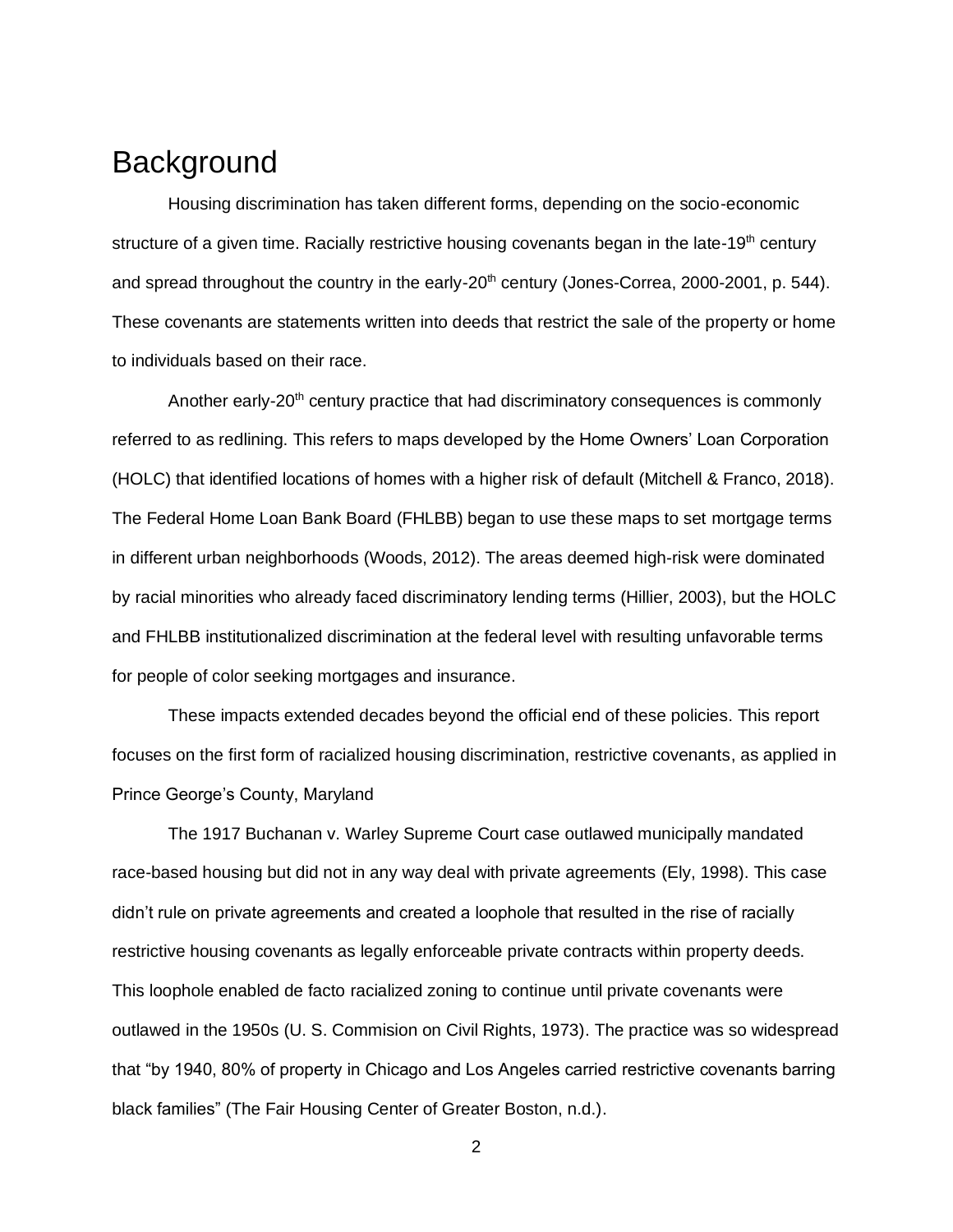Another critical Supreme Court case in the history of race-based housing covenants was Shelley v. Kraemer in 1948. This ruling found that the creation and continuation of racially restrictive covenants was legal, but their enforcement was unconstitutional. It was not until congress passed the Fair Housing Act in 1968 that racially restrictive covenants were made illegal (U. S. Commision on Civil Rights, 1973). Despite the changes of the Fair House Act, racialized housing patterns have largely remained intact and in some cases housing segregation has increased (Darden, 1995).

Racialized housing covenants were used in Prince George's County, as in the rest of the country but their full extent and long-term impacts in this jurisdiction are poorly understood. This report outlines our approach to identify and map properties that contained these convenants. This is an important first step in developing a more complete picture of the ways housing covenants impacted life in this majority Black county.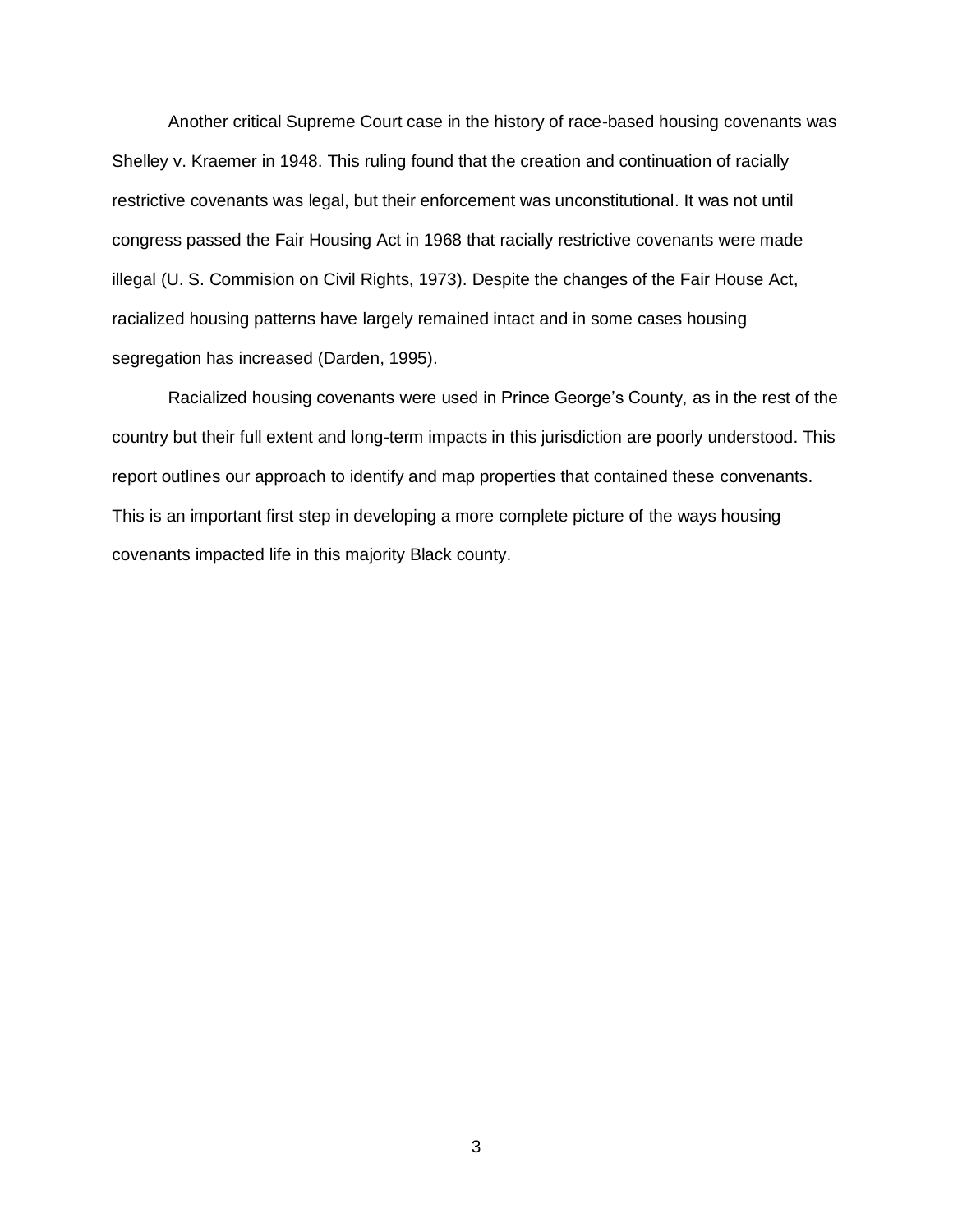#### <span id="page-5-0"></span>**Methods**

In 2019, a significant amount of work had already been done on this project by a student group in the UMD College of Information Sciences (Cheng, Kim, Martinez, Thapa, & Thomas, 2019), but the data used in that report was not accessible. To make all the data retrievable, a standardized methodology for searching data, categorizing data, and representing data was developed during the 2021 Fall Semester. The research team developed an efficient methodology to identify and integrate data from the 2019 project with additional deed data in the Maryland Land Records archives.

The method described in this section is the one our team developed. Some of the data collected in the analysis was identified when determining an efficient method for reviewing Prince George's County deeds. This same method could be used to continue this project.

The goal of the 2021 project was to map explicit instances of racially restrictive covenants and disseminate them through an ArcGIS StoryMap. While there are many invisible forms of housing segregation in the historic record, explicit race-based restrictions can be found in housing deeds. Once a deed with a race-based restriction was found, the entire platted area was marked as being under a racially restrictive covenant. Thus, this method requires two primary documents: the deed with the restriction and the plat sheet used to initially survey the house from the deed.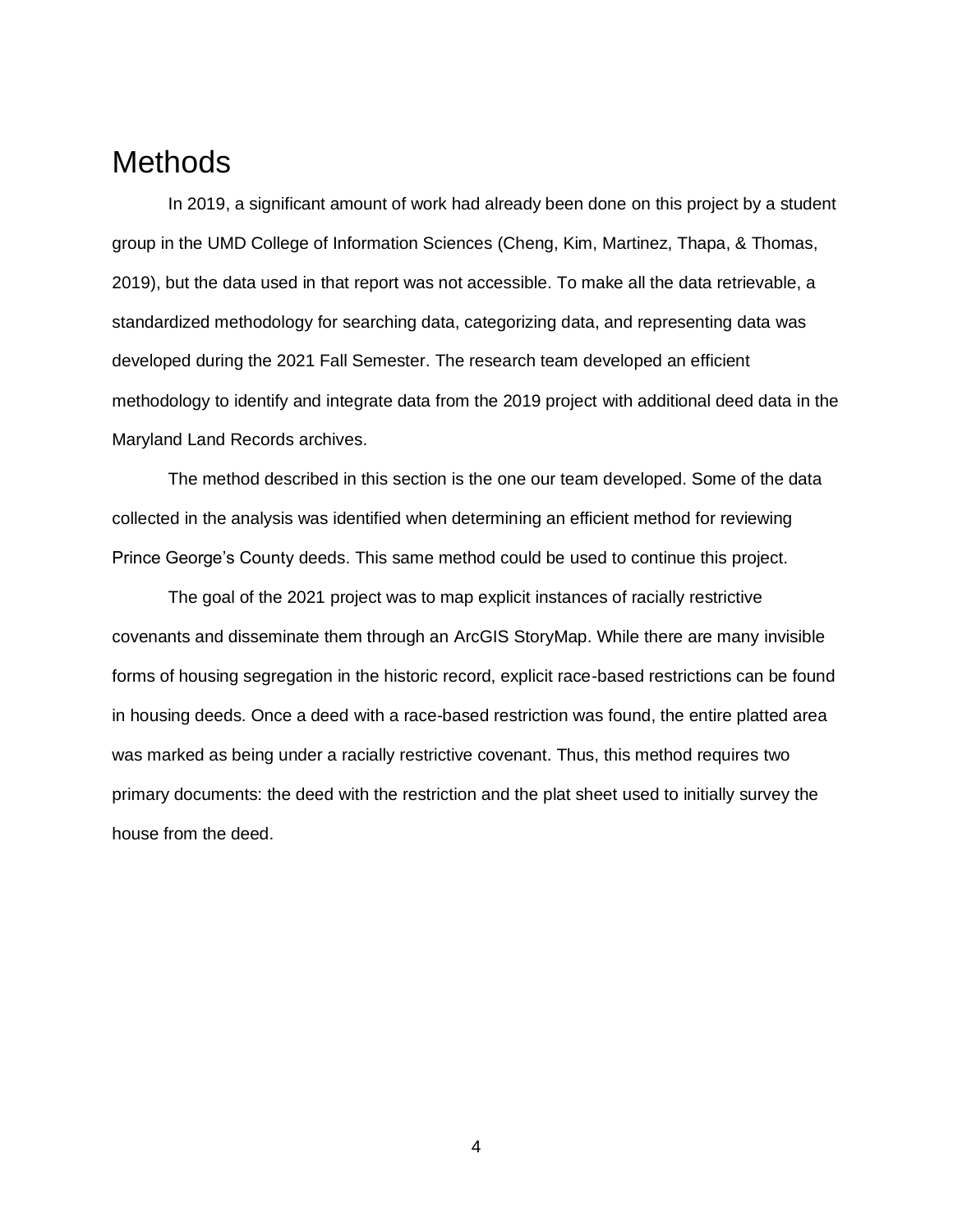| $\leftarrow$ $\rightarrow$<br>$\mathbb{C}^r$ | mdlandrec.net/main/dsp_inventories.cfm?CID=PG&sch=4&srtyp=I                                                                                                                     |                      | $\mathbf{x}^{\star}_{\mathbf{f}}$ |
|----------------------------------------------|---------------------------------------------------------------------------------------------------------------------------------------------------------------------------------|----------------------|-----------------------------------|
|                                              | $\bf{M}$ $\bf{D}$ $\bf{L}$ $\bf{A}$ $\bf{N}$ $\bf{D}$ $\bf{R}$ $\bf{E}$ $\bf{C}$ $\bf{}$ a Digital Image Retrieval System for Land Records & Indices for Prince George's County |                      |                                   |
|                                              | HOME   SELECT NEW COUNTY   V   SEARCH   RELATED LINKS   HELP!   CONTACT US   END SESSION                                                                                        |                      |                                   |
|                                              | <b>PRINCE GEORGE'S COUNTY CIRCUIT COURT</b><br>(Land Records, Grantor Index, Original)<br>1884-1992<br>[New Search]                                                             |                      |                                   |
|                                              | Displaying 1-150 of 537 records.<br>1, 2, 3, 4                                                                                                                                  |                      |                                   |
| Dates A                                      | <b>Description A</b>                                                                                                                                                            | Source $\rightarrow$ | <b>Accession No. 4</b>            |
| 1884-1922                                    | $A - B$                                                                                                                                                                         |                      | <b>MSA_CE273_1</b>                |
| 1884-1922                                    | $C-D$                                                                                                                                                                           |                      | <b>MSA_CE273_2</b>                |
| 1884-1922                                    | $E-G$                                                                                                                                                                           |                      | <b>MSA_CE273_3</b>                |
| 1884-1922                                    | $H-K$                                                                                                                                                                           |                      | <b>MSA_CE273_4</b>                |
| 1884-1922                                    | $L-M$                                                                                                                                                                           |                      | <b>MSA_CE273_5</b>                |
| 1884-1922                                    | $N-R$                                                                                                                                                                           |                      | <b>MSA_CE273_6</b>                |
| 1884-1922                                    | $\mathbf S$                                                                                                                                                                     |                      | <b>MSA CE273_7</b>                |
| 1884-1922                                    | $T-Z$                                                                                                                                                                           |                      | <b>MSA_CE273_8</b>                |
| 1923-1939                                    | $A-B$                                                                                                                                                                           |                      | <b>MSA CE273 9</b>                |
| 1923-1939                                    | Andersen/Anderson                                                                                                                                                               |                      | <b>MSA_CE273_10</b>               |
| 1923-1939                                    | Beale/Beall/Bealle/Bell                                                                                                                                                         |                      | <b>MSA_CE273_11</b>               |
| 1923-1939                                    | Brown/Browne                                                                                                                                                                    |                      | <b>MSA_CE273_12</b>               |
| 1923-1939                                    | $C-D$                                                                                                                                                                           |                      | <b>MSA_CE273_13</b>               |
| 1923-1939                                    | Clark                                                                                                                                                                           |                      | <b>MSA_CE273_14</b>               |
| 1923-1939                                    | Davies/Davis                                                                                                                                                                    |                      | <b>MSA_CE273_15</b>               |
| 1923-1939                                    | $E-G$                                                                                                                                                                           |                      | <b>MSA_CE273_16</b>               |
| 1923-1939                                    | Green/Greene                                                                                                                                                                    |                      | <b>MSA_CE273_17</b>               |
| 1923-1939                                    | $H-K$                                                                                                                                                                           |                      | <b>MSA_CE273_18</b>               |
| 1923-1939                                    | Hall                                                                                                                                                                            |                      | <b>MSA_CE273_19</b>               |
| 1923-1939                                    | Johnson/Johnston/Johnstone                                                                                                                                                      |                      | <b>MSA CE273 20</b>               |
| 1023-1030                                    | <b>Jones</b>                                                                                                                                                                    |                      | <b>MSA CE273 21</b>               |

<span id="page-6-0"></span>*Figure 1. Land Records, Grantor Index, 1884-1992*

The Maryland Land Records digital archive was used to locate deeds. The Prince George's County active grantor indices for 1884-1992 are available [\(Figure 1\)](#page-6-0). The 1923-1939 index was chosen as a starting point because deeds were typed by this time, making them easier to read and assess. The deeds are sorted alphabetically by grantor's last name within the desired date range [\(Figure 2\)](#page-6-1).

|             |       | <b>Max. INCLZ Ro.</b> |       | <b>FIRST SEARCH FREQUENTLY OCCURRING NAMES BELOW</b> |                |                               |      |    | <b>KEY TABLE FOR MIXED NAMES</b><br>TO WHITH RETER OF NAME IS NOT | PRINCE GEORGE'S COUNTY CIRCUIT<br><b>COURT</b><br>(Land Records, Grantor Index, Original) |
|-------------|-------|-----------------------|-------|------------------------------------------------------|----------------|-------------------------------|------|----|-------------------------------------------------------------------|-------------------------------------------------------------------------------------------|
| Calence 6   | rest. | Column 3              | rost. | Column 3                                             | PARC.          | fater Nessa First in Column 1 | PATE |    | Autumnit Drs. First Lation of Sumpos Page                         | 1923-1939                                                                                 |
|             |       |                       |       |                                                      |                |                               |      |    |                                                                   | A-B, pp. 0000a-0000c                                                                      |
|             |       | Andrews               |       | 257 Alford                                           |                | 241 Abbate                    | 235  |    |                                                                   | [3 images]                                                                                |
|             |       | Anglin                |       | $247$ Allen                                          |                | 121 Abbott                    | 235  |    |                                                                   | <b>MSA CE 273-9</b>                                                                       |
| Atkins      |       | 251 Arlsso            |       | 185 Allison                                          | 211            | Acker                         | 236  |    |                                                                   |                                                                                           |
| August      |       | 853 Armstrong         |       | 105 Alvey                                            |                | 243 Adams                     | 177  |    | An-Ab-Ac-Ad 1                                                     | <b>Return to inventory</b>                                                                |
| Augustine   |       | 257 Armold            |       | $183$ Amato                                          |                | 268 Addison                   | 179  |    | An-Af-An-Ah to Ak 3                                               |                                                                                           |
| Austin      |       | 258 Ashby             |       | $21.9$ Amis                                          |                | 2h6 Adler                     | 236  |    | Am-An-Ao                                                          | Next »                                                                                    |
| Auth        |       | $257$ Aghe            |       | 251 Amiss                                            | $216 -$        | Agor                          | 239  |    | Ap-Aq-Ar.                                                         |                                                                                           |
| Awalt       | 258   | Ashton                |       | 250 Amos                                             | 2685           | Aitcheson                     | 181  |    | As-At<br>11                                                       | Jump to new page                                                                          |
|             |       | Atchinson             |       | 181 Andersen - See Tab                               |                | Alcorn                        | 252  |    | Au-Av to Az 13                                                    |                                                                                           |
|             |       | Athe                  | 25.9  | Anderson - See Tab                                   |                | Alden                         | 242  |    |                                                                   | Page:<br>Go!                                                                              |
|             |       | Athey                 |       | 250 Andre                                            | B <sub>4</sub> | Alexander                     | 243  |    |                                                                   |                                                                                           |
|             |       |                       |       |                                                      |                |                               |      |    |                                                                   |                                                                                           |
|             |       |                       |       |                                                      |                |                               |      |    |                                                                   | <b>Display range of pages</b>                                                             |
| <b>Baur</b> |       | 268 Bartlett          |       | 163 Barbour                                          |                | 165 Sabcock                   | 87   |    |                                                                   |                                                                                           |
|             |       | <b>Narton</b>         |       | 161 Sarolay                                          | 269            | <b>Baden</b>                  | 187  |    |                                                                   | Start:<br>End:<br>Go!                                                                     |
| Barter      | 267   | Bartron               |       | 161 Barker                                           |                | 261 Baer                      | 223  |    |                                                                   |                                                                                           |
|             |       | Base                  |       | 101 Barkley                                          |                | $169$ Bailey                  | 103  |    | Ban-Bab-Bac-Bad __ 15                                             | NOTE: Limit 10 pages                                                                      |
| Bayly       |       | 103 Batch             | 265   | Barnaclo                                             |                | 173   Bair                    | 123  |    | Bae-Baf-Bag-Bah _ 17                                              |                                                                                           |
|             |       | Bateman               | 191   | Barnard                                              |                | 171 Baker                     | 79   |    | Bai to Bak<br>17                                                  |                                                                                           |
| Bayne       | 267   | Batas                 | 266   | Barner                                               |                | $159$ Beldwin                 | 107  | Ba | 19<br>Bom-Ban-Bap-Bag., 21                                        | [+]Send Image Feedback                                                                    |
|             |       |                       |       |                                                      |                | $262$ Bmll                    | 259  |    | 23                                                                |                                                                                           |
|             |       | Batson<br>Batts       | 265   | Barnett<br>263 Barr                                  |                | 175 Balann                    | 260  |    | Bas-Bat<br>$-25$                                                  |                                                                                           |
|             |       |                       |       | 268 Barrett                                          | 267            | Barb                          | 157  |    | Bau to Bay-Bax 27                                                 |                                                                                           |
|             |       | Bauer<br>Bauman       |       | 193 Barry                                            | 262            | Sarbe                         | 257  |    |                                                                   |                                                                                           |
|             |       | Baumann               |       | 193 Bartholonew                                      |                | 261 Barber                    | 165  |    |                                                                   |                                                                                           |
|             |       |                       |       |                                                      |                |                               |      |    |                                                                   |                                                                                           |
|             |       |                       |       |                                                      |                |                               |      |    |                                                                   |                                                                                           |
|             |       |                       |       |                                                      |                |                               |      |    |                                                                   |                                                                                           |
|             |       | Bergling              |       | 85 Becker                                            |                | 275 Beale - See Tab           |      |    |                                                                   |                                                                                           |
| Birkett     |       | 252 Herkowitz         |       | 281 Beckett                                          |                | 274 Beall -- See Tab          |      |    |                                                                   |                                                                                           |
|             |       | Berlin                |       | 203 Beckwith                                         | 325            | Bealls - See Tab              |      |    | Bea-Beb-Bec to Bef 29                                             |                                                                                           |
| Bischof     |       | 284 Berry             |       | 109 Behneman                                         | 288            | <b>Bean</b>                   | 119  |    | Beg-Beh to Bel __ 31<br>Bem-Ben to Beg __ 33                      |                                                                                           |
| $B$ tachart |       | Sewley                |       | 263 Bell -- See Tab<br>1000                          |                | Beane                         | 119  | Be | 35                                                                |                                                                                           |

<span id="page-6-1"></span>*Figure 2. Land Records, Grantor Index, 1923-1939, A-B*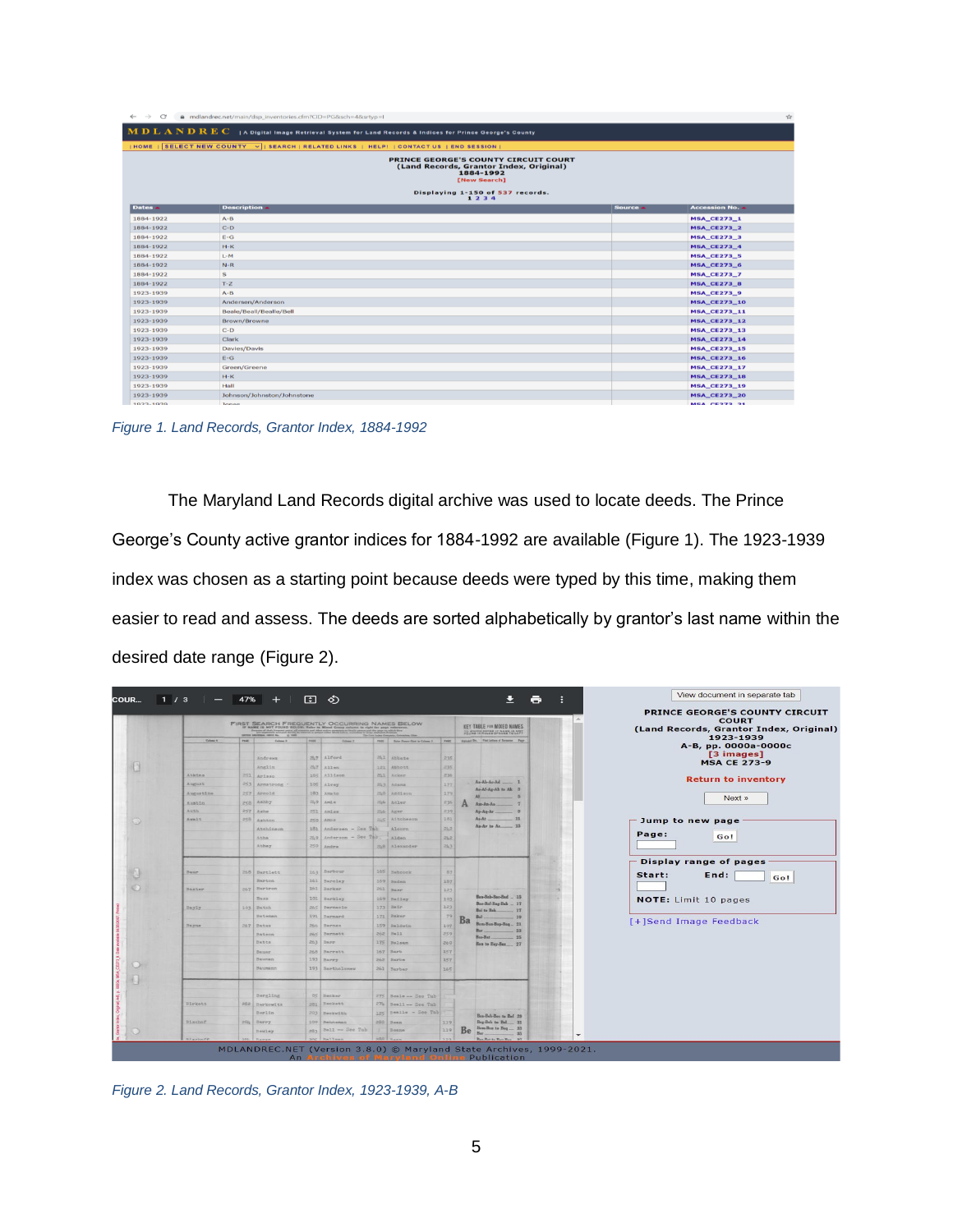Entering the desired page number in the "Jump to new page box" and Ctrl-Left clicking the "Go" button opened a new tab (Figure 3). This sequence didn't lose lose the tab shown in Figure 2, which made moving to a new page easier. The new tab, shown in [Figure 3,](#page-7-0) is sorted alphabetically but also contains the liber and folio numbers necessary to search for a deed.

|                | COPTOS UNIVERSAL DEDICT No. 2-8    |                                  |                    |                                      |                                           | <b>GRANTOR</b> INDEX TO LAND RECORDS- $ ^{p_{RINCE}}$ GEORGE'S-THIRD SERIES-From January 141,<br>THE CITY TROUTISE & INDEX CO., Cultures, Oliv- | <b>COURT</b><br>(Land Records, Grantor Index, Original)<br>1923-1939 |
|----------------|------------------------------------|----------------------------------|--------------------|--------------------------------------|-------------------------------------------|-------------------------------------------------------------------------------------------------------------------------------------------------|----------------------------------------------------------------------|
| SURNAME        | <b>GRANTORS</b><br><b>ANGERPOR</b> | <b>IFELMNO</b>                   | <b>GIVEN NAMES</b> | <b>GRANTEES</b>                      | <b>KMS OF</b><br><b><i>INSTRUMENT</i></b> | Land Rooms   National, Andgment, Etc.<br><b>Sale of Renet</b><br>Moth Exp Year Book Page Expt Page Mont It is.                                  | A B, p. 0001<br><b>MSA CE 273-9</b>                                  |
| Abell          | Benjamin C                         | Inez I                           |                    | Alfred B Baker al Tra                | D <sub>T</sub>                            | Jun 21 1927 297 481 761 87 Release                                                                                                              |                                                                      |
| do             | Clara B                            |                                  | $\overline{a}$ G   | Coney Owen                           | Deed                                      | Jan 27 1988 314 1                                                                                                                               |                                                                      |
| do             | Dorothy B                          | John S                           |                    | Hyattsville Bldg Assn                | Mtg.                                      | Oct 4 1935 442 21 822458 Roleage                                                                                                                | « Previous<br>Next »                                                 |
| do             |                                    | Darwin L by County Commissioners |                    | Garrett O Van Meter                  | Deed                                      | Dec 16 1938 519 148                                                                                                                             |                                                                      |
| Abel           | Annie<br>Darwin                    |                                  |                    | M J Wright al Tre                    | DT.                                       | Dec 22 1927 304 496 339 206 Release                                                                                                             | Jump to new page                                                     |
| do             | Annie R<br>Darwin                  |                                  |                    | M J Wright al Tra                    | DT:                                       | Dec 9 1929 322 478 362 6 Release                                                                                                                | Page:<br>Go!                                                         |
| do             | Annie R<br>Darwin                  |                                  |                    | Citizens Benk Riverdale              | Mtg                                       | Oct 3 1930 350 28 350 30 Asgnt                                                                                                                  |                                                                      |
| do             | Annie<br>Darain                    |                                  |                    | Frances M Brown                      | Mtg                                       | Jun 86 1931 367 394                                                                                                                             |                                                                      |
| do             | Darwin                             | by Treas                         |                    | Carrett O Van Meter                  | Deed                                      | Jun 26 1936 445 186                                                                                                                             | Display range of pages                                               |
|                |                                    |                                  |                    |                                      |                                           |                                                                                                                                                 | End:<br>Start:<br>Go!                                                |
|                | Anna                               | Louis                            |                    | Joseph B Welss & wf                  | Mtg.                                      | Sep 17 1935 414 175 414 177 Asgnt                                                                                                               |                                                                      |
| nI<br>Ahelman  | David<br>Anna                      |                                  |                    | Joseph B Weiss & wf                  | 混乱                                        | Sep 17 1935 414 178                                                                                                                             | NOTE: Limit 10 pages                                                 |
| n1<br>ião      | David                              | Louis                            |                    | Elizabeth A Lewis                    | Mtg.                                      | Nov 5 1935 414 424                                                                                                                              |                                                                      |
| đo.            | Annu                               | Louis                            |                    |                                      | Deed                                      | Mar 28 1936 447 179                                                                                                                             | [+]Send Image Feedback                                               |
| d <sub>0</sub> | Anna<br>David                      | Louis                            |                    | Henry H. Richardson                  | Longe                                     | Jun 1 1936 452 147                                                                                                                              |                                                                      |
| al.<br>do      | Anna                               | Louis                            |                    | Phillip Weinman                      |                                           |                                                                                                                                                 |                                                                      |
| do             | Hanneh                             | Louis                            |                    | Hyattsville Bldg Asan                | Mtg.                                      | Aug 12 1936 455 225 457 158 Release<br>Jan 15 1937 453 442 808 68 Release                                                                       |                                                                      |
| do:            | Anna<br>David                      | Louis                            |                    | # G Schafhirt al Tra                 | 四世                                        |                                                                                                                                                 |                                                                      |
| el.<br>do      | Anna                               | Louis                            |                    | John F Lillard & mf                  | Deed.                                     | Oct 7 1938 513 9                                                                                                                                |                                                                      |
| do             | Anna                               | Louis                            |                    | W G Schafhirt al Tra<br>Colmar Manor | $D - T$                                   | Nov 28 1938 519 68 294 538 Release                                                                                                              |                                                                      |
| do.            | Dayid                              | Louis                            |                    | Mayor & Town Council of              | Deed.                                     | Jan 9 1939 520 135                                                                                                                              |                                                                      |
| Abrams         |                                    | Morris                           |                    | Elve C Hoyer al                      | Deed                                      | Jul 30 1930 345 117                                                                                                                             |                                                                      |
| do.            |                                    |                                  | S Lawson           | Bennett L Lightbown                  | Mtz                                       | Apr   1 1937 462 187 462 189 Belease                                                                                                            |                                                                      |
| do             |                                    |                                  | S Lawson           | Pr Geo Bank & Trust Go               | Mtg                                       | Mar 1 1939 510 415 310 417 Pelesa                                                                                                               |                                                                      |
| do             |                                    |                                  | S Lewson           | Bennett L Lightbown                  | Mtx                                       | Mar 1 1939 510 418 510 420 Release                                                                                                              |                                                                      |

<span id="page-7-0"></span>*Figure 3. Land Records, Grantor Index, 1923-1939, A-B with Liber and Folio*

The deed list was searched in chronological order. To locate the deeds, the liber and folio were entered into the book and page search boxes on the MDLandRec homepage, which led to the original deed referenced in Figure 3. Only items listed as "Deed" in the "Kind of Instrument Column" were searched.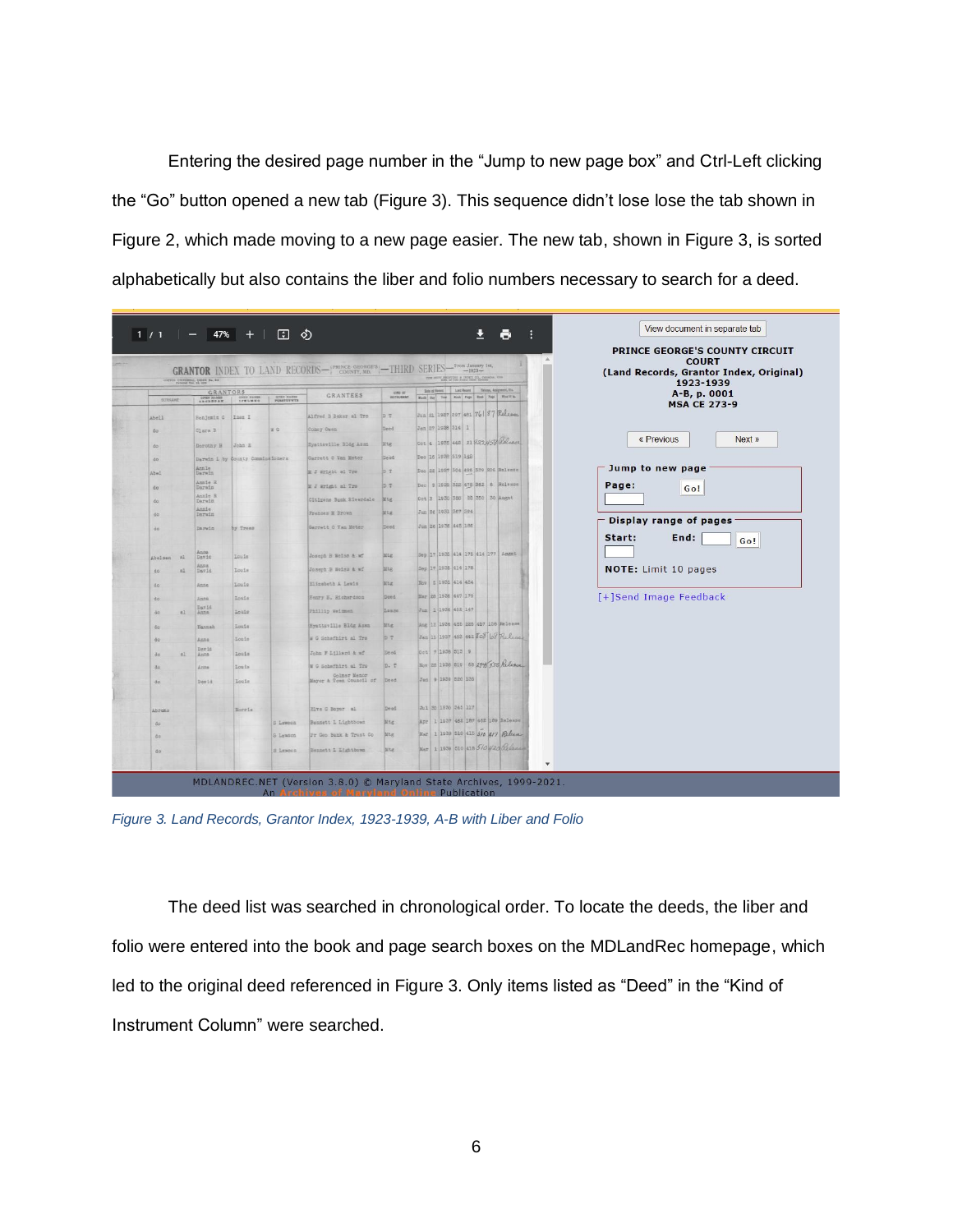For example, the first entry searched would be Liber 314, Folio 1, *not* Liber 761, Folio 87. This is because covenants are private agreements made within deeds when exchanging property and that racial restrictions were significantly more common in deeds. From here, the deeds were searched for instances of racialized covenants. Given that this set of deeds is relatively standardized, racial restrictions would only appear in specific sections of the form. It's worth noting that this sped up the search; we didn't have to read the entire document, just sections that would carry the specific covenant terms. If a deed stated that it was subject to previous restrictions, the previous deed was checked if the liber and folio of the previous deed was available in the document. When a deed was found with a racial restriction, the deed information was recorded in a [Plat Spreadsheet](https://docs.google.com/spreadsheets/u/0/d/1XGSHjLzmZX4Ydaan9QEwKlNZ0V95dBZ7yqlRt4bQg40/edit) that recorded the deed's date, liber and folio, as well as a quote from the restriction.

Every deed should reference the plat it resides in by referencing the plat book and folio; the plats were easily found via plats.net, which can be accessed through the MDLandRec website. Plat information can be found in the deed documents. Language around racial covenants tends to appear in the same portions of the deed text. Once the plat connected to the deed is located, the plat book and folio, its number and date, its surveyor, and the subdivision name stated exactly as on the plat sheet were recorded and the hyperlink to the plats.net page was provided.

Once all deed and plat information were recorded, we used MDLandRec to navigate to the first entry in the liber where the restrictive deed was found. For example, we determined the deed in liber 326, folio 92 contained racial restrictions. After that, we went to liber 326, folio 1 and proceeded to go through the entire liber.

We proceeded to the next entry in the alphabetized grantor index when the whole liber was searched. We repeated the process outlined above if a racial restriction was located. As seen in [Figure 3,](#page-7-0) when liber 314, folio 1 was searched (the entirety of liber 314 was searched if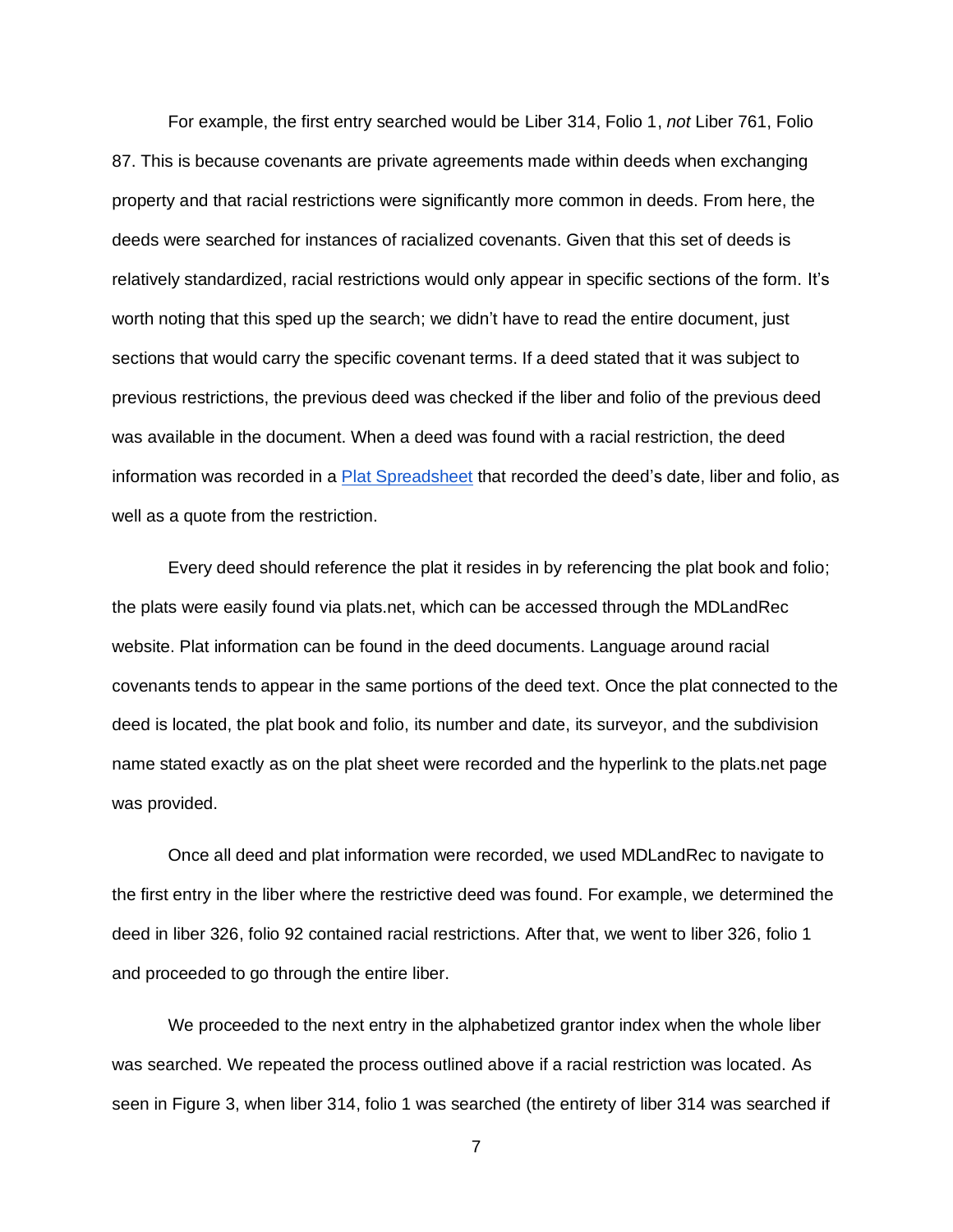a racial restriction was found) we moved on to Liber 519, Folio 148 to repeat the process outlined above until every entry from this page was searched. We would then return to the alphabetized grantor index to go to the next page, repeating the steps until every page was searched.

Once this was complete, the researcher moved to the next set of alphabetically ordered deeds in the given date range and repeated the steps until all last names for the given date range were searched. For example, in [Figure 1](#page-6-0) the next alphabetized grantor index searched would be MSA\_CE\_237\_10. The process was repeated until we reached the last entry in the 1967 grantor index. This was the last searched year because in 1968 the Fair Housing Act was passed, making racially restrictive covenants illegal.

Some deeds with racial restrictions couldn't be included in the spatial database because critical data points were unattainable. Sometimes, primary documents were damaged, didn't include references to plat numbers, or the relevant plat books weren't digitized. Occasionally, a deed doesn't reference the relevant plat or provide a previous deed to check. In these cases, it was impossible to accurately map the plat and so that data isn't included. Furthermore, if a racially restrictive deed was found but belonged to a plat already in the data set, it wasn't included. This is because the project's primary goal is to visualize segregated plats and once a plat was found to be segregated, the entire area was marked as restricted.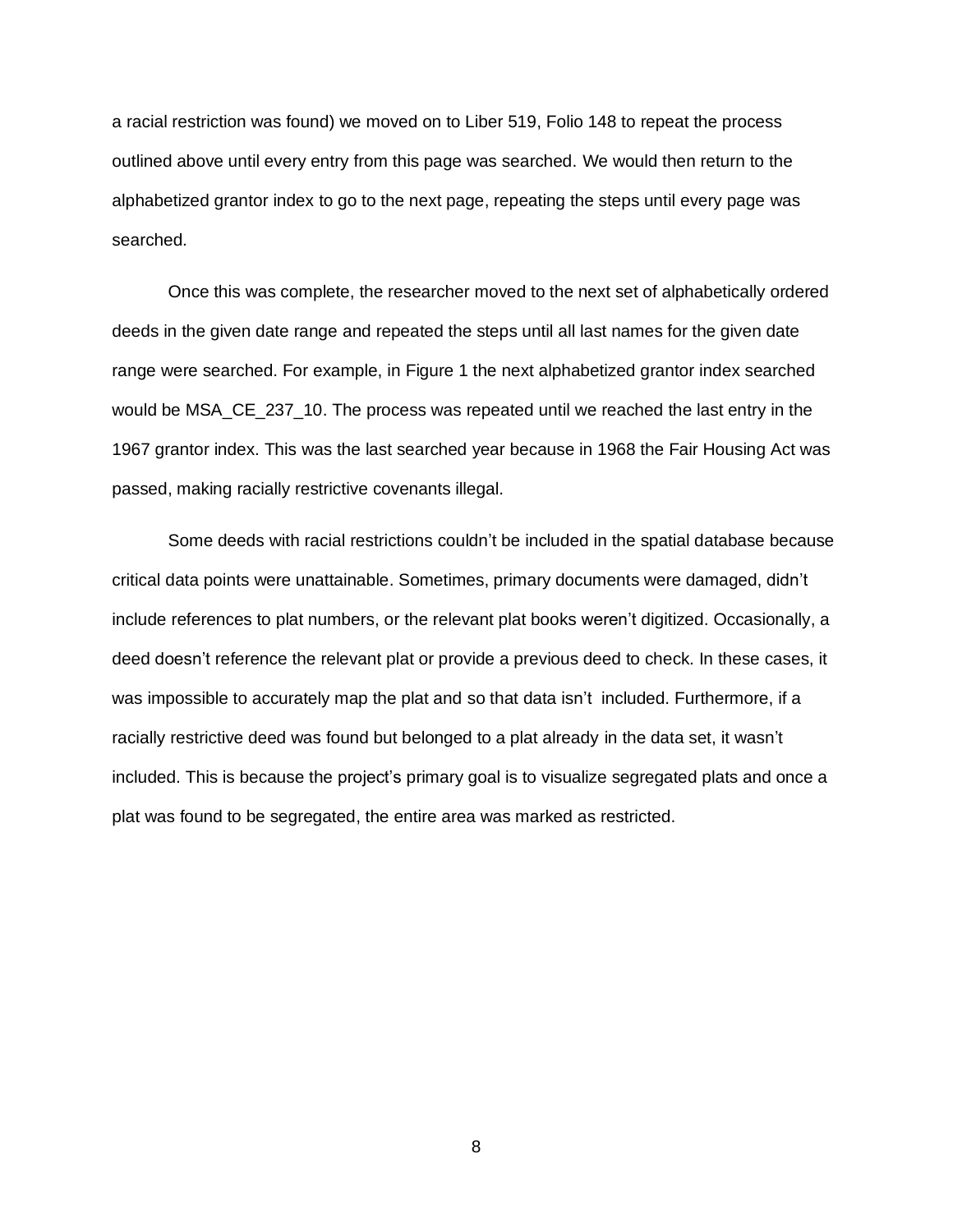## <span id="page-10-0"></span>**Results**

| <b>Subdivision</b>                             | <b>Plat Book</b> | <b>Plat Folio</b> | Plat number | Date of Plat | Surveyor                                 | <b>Deed Liber</b> | Deed Folio | Deed Date          | <b>Address</b>    | Quote                                                                                   | <b>Plat Link</b>               |  |
|------------------------------------------------|------------------|-------------------|-------------|--------------|------------------------------------------|-------------------|------------|--------------------|-------------------|-----------------------------------------------------------------------------------------|--------------------------------|--|
| UNIVERSITY HILLS, BLOCKS C-H, J-K              | <b>BB 12</b>     | 61                | A17-1138    | 2/17/1947    | David A. Finkelstein, 1178               |                   | 25         | September 28, 1949 |                   | At no time shall the land included in                                                   | https://plats.msa.maryland.gov |  |
| CAPITOL HEIGHTS, ZANTZINGERS SUBDIVISION JWB 5 |                  | 676               |             | 3/18/1905    | WM. J. Latimer                           | 314               |            | 12/24/1927         |                   | The herin described piece of land                                                       | https://plats.msa.maryland.gov |  |
| CHEVERLY SECTION 1 AND 2                       | RNR <sub>2</sub> | 38                |             | 3/3/1919     | Edward L. Latimer                        | 278               | 316        | 10/6/1926          |                   | 2356 Belleview / First. That the herein described piec https://plats.msa.maryland.gov   |                                |  |
| <b>COLMAR MANOR, SECTION 1</b>                 | RNR 2            | 37                |             | 07/09/1918   | J. W. Holloway                           | 223               | 23         | 8/26/1924          |                   | Second. At no time shall the above- https://plats.msa.maryland.gov                      |                                |  |
| HYATTSVILLE HILLS, SECTION 3                   | SDH <sub>3</sub> | 20                |             | 2/6/1925     | J. Spence Howard                         | 474               | 263        | 4/5/1937           |                   | First. That the herein described piece https://plats.msa.maryland.gov                   |                                |  |
| DISTRICT HEIGHTS, SECTION 1                    | SDH <sub>3</sub> | 21                |             | 03/26/1925   | James P. Gallager                        | 538               | 319        | 9/27/1939          |                   | The said lots shall not be sold, aliend https://plats.msa.maryland.gov                  |                                |  |
| WEST RIVERDALE                                 | <b>BDS1</b>      | 31                |             | 10/23/1906   | Francis S Cammody 426                    |                   | 459        | 10/18/1935         |                   | 6500 Gateway E This deed is made upoon the full and https://plats.msa.maryland.gov      |                                |  |
| <b>GREATER CAPITOL HEIGHTS</b>                 | BDS <sub>1</sub> | 60-65             | A18-0867    | 6/1/1909     | O.B Zantzinger                           | 326               | 92         | 2/5/1929           |                   | "First, that the parties of the of the th https://plats.msa.maryland.gov                |                                |  |
| <b>BOULEVARD HEIGHTS</b>                       | LIB A            | 80                | A06-1503    | 3/22/1923    | Albert E. Steward                        | 70                | 154        | 2/15/1911          |                   | 1516 Arcadia Av First. That the herein described piec https://plats.msa.maryland.gov    |                                |  |
| UNIVERSITY PARK, SECTION 6B                    | вв в             | 55                | A19-0567    | 7/8/1938     | George N. Bowen                          |                   |            |                    |                   | 4306 Underwood That said land, or any part thereof, o https://plats.msa.maryland.gov    |                                |  |
| <b>CAPITOL HEIGHTS</b>                         | LIB A            | 76                | A18-0761    | 4/25/1904    | Otway B. Zantzinger                      |                   |            |                    |                   | 5102 Doppler St land or any part thereof, or any be https://plats.msa.maryland.gov      |                                |  |
| <b>BRADBURY HEIGHTS</b>                        | BDS <sub>1</sub> | 69-71             | E06-2397    | 9/28/1909    | Robert F. Bradbury                       |                   |            |                    | 4108 Alton St. C. | shall never be sold or conveyed to https://plats.msa.maryland.gov                       |                                |  |
| COLONIAL KNOLL, BLOCK 1, LOTS 1-5              | івв в            | 59                | A16-0580    | 5/20/1938    | A.H. Seidenspinner                       |                   |            |                    |                   | 6211 Carrollton 1At no time shall the land included in   https://plats.msa.maryland.gov |                                |  |
| PRINCETON SUBDIVISION, SECTION 1               | BB <sub>8</sub>  | 38                | A06-0057    | 10/22/1940   | Alphonse C. Hammer, Katherine Hammer     |                   |            |                    |                   | 6207 Davis BLV No part of said lot or building erected https://plats.msa.maryland.gov   |                                |  |
| CARMODY HILLS, SECTION 1-2                     | SDH <sub>3</sub> | 10                | A18-0034    | 1/9/1925     | Otway B. Zantzinger                      |                   |            |                    |                   | 0 Birchleaf Ave, FIRST: that the herein described pier https://plats.msa.maryland.gov   |                                |  |
| RANDOLPH VILLAGE, BLOCK 1A, 3A, PARTS 4-6      | <b>WWW 22</b>    | 66                | A18-2236    | 6/12/1953    | Norair Corporation                       |                   |            |                    |                   | 0 Central AVE, H No person or persons of the negro rahttps://plats.msa.maryland.gov     |                                |  |
| RANDOLPH VILLAGE, BLOCK 6-7, LOTS 1-2          | l BB 9           |                   | A18-0002    | 8/25/1941    | Katharine L. Spalding, Edwin W. Spalding |                   |            |                    |                   | 8513 Dunbar AV Subject to the following conditinos at https://plats.msa.maryland.gov    |                                |  |
| ADDITION TO BERWYN                             | <b>BDS1</b>      | 14                | A21-0766    | N/A          | N/A                                      |                   |            |                    |                   | 0 48th Ave. Colle No lots sold to colored people                                        | https://plats.msa.maryland.gov |  |
| CHARLES G. SCHULTZ SUBDIVISION                 | <b>BB7</b>       | 93                | A09-0334    | 5/7/1940     | Charles G. Schultz                       |                   |            |                    |                   | 0 Branch Ave, C No sale to, lease to or occupancy by https://plats.msa.maryland.gov     |                                |  |
| COLMAR MANOR, FIRST ADDITION                   | RNR <sub>2</sub> | 41                | A02-0258    | 1/27/1917    | Ida M. Moyers                            |                   |            |                    |                   | 3705 Monroe St. Second, at not time shall the above thttps://plats.msa.maryland.gov     |                                |  |
| TREASURE COVE, SECTION B                       | SDH <sub>3</sub> | 62                | C12-2803    | 12/01/1926   | The Treasure Cove Development Company    |                   |            |                    |                   | 1206 Angler TRI it is hereby covenanted, by and betwinttps://plats.msa.maryland.gov     |                                |  |
| HOLLYWOOD ON THE HILL                          | RNR <sub>2</sub> | 18                | A21-0772    | Feb. 1913    | August Burgdorf, Henry C. Burden         |                   |            |                    |                   | 9603 47th PI, Cd subject to the covenant that the abovi https://plats.msa.maryland.gov  |                                |  |
| RIVERDALE HEIGHTS, BLOCK 9, 10, AND 13         | RNR <sub>2</sub> | 73                |             | 12/12/1923   | J. Spence Howard 326                     |                   | 190        | 1/29/1929          |                   | "At no time shall the above describer https://plats.msa.maryland.gov                    |                                |  |
| BELTSVILLE HEIGHTS                             | RNR <sub>2</sub> | 49                |             | Apr. 1920    | Edward L. Latimer                        | 326               | 192        | 2/27/1929          |                   | That said lots or buildings thereon shttps://plats.msa.maryland.gov                     |                                |  |
| CHEVERLY SECTION 4                             | SDH <sub>3</sub> | 45                |             | Jul. 1926    | Edward L. Latimer                        | 326               | 33         | 11/3/1928          |                   | that the herein described piece or https://plats.msa.maryland.gov                       |                                |  |
| RIVERDALE HEIGHTS, BLOCK 8-22                  | RNR <sub>2</sub> | 42                |             | 7/1/1919     | J. Spence Howard                         | 326               | 40         | 12/1/1928          |                   | "At no time shall the above describe https://plats.msa.maryland.gov                     |                                |  |
| RIVERDALE HEIGHTS, BLOCK 1-8                   | RNR <sub>2</sub> | 43                |             | 7/1/1919     | J. Spence Howard                         | 326               | 40         | 12/1/1928          |                   | "At no time shall the above describer https://plats.msa.maryland.gov                    |                                |  |
| <b>WHITELEY</b>                                | RNR 2            | 44                |             | 8/9/1919     | Edward L. Latimer                        | 326               | 89         | 2/12/1929          |                   | "4. That no part of the property or prohttps://plats.msa.maryland.gov                   |                                |  |
| BEL-MAR                                        | SDH <sub>3</sub> | 47                |             | 3/17/1925    | Sutton Britcher Co.                      | 326               | 149        | 1/7/1929           |                   | "Second, at no time shall any part of https://plats.msa.maryland.gov                    |                                |  |
| RIVERDALE HILLS, SECTION 1-2.                  | SDH <sub>3</sub> | 24                |             | 8/7/1925     | J. Snence Howard 326                     |                   | 172        | 7/21/1926          |                   | *2. That the said lots or any building lottos://plats msa maryland.gov                  |                                |  |

#### *Figure 4. Plat Table*

Figure 4 shows the project's final data set. There are a number of reasons for the multiple missing entries in the Plat Spreadsheet, including damaged original documents resulting in missing data or illegible writing. This was especially an issue with plat numbers. Entries with missing deed libers and folios are from the 2019 research team's data collection that was carried over for this project. In this, we are working off their data in good faith.

The 2019 data set also has the most references to contemporary addresses due to their methodology. The previous research team started from existing historic houses and moved back in the land records until a racial restriction was located. This methodology proved tedious and was abandoned, but the new methodology explained above doesn't provide the modern address and thus the new data set doesn't record addresses.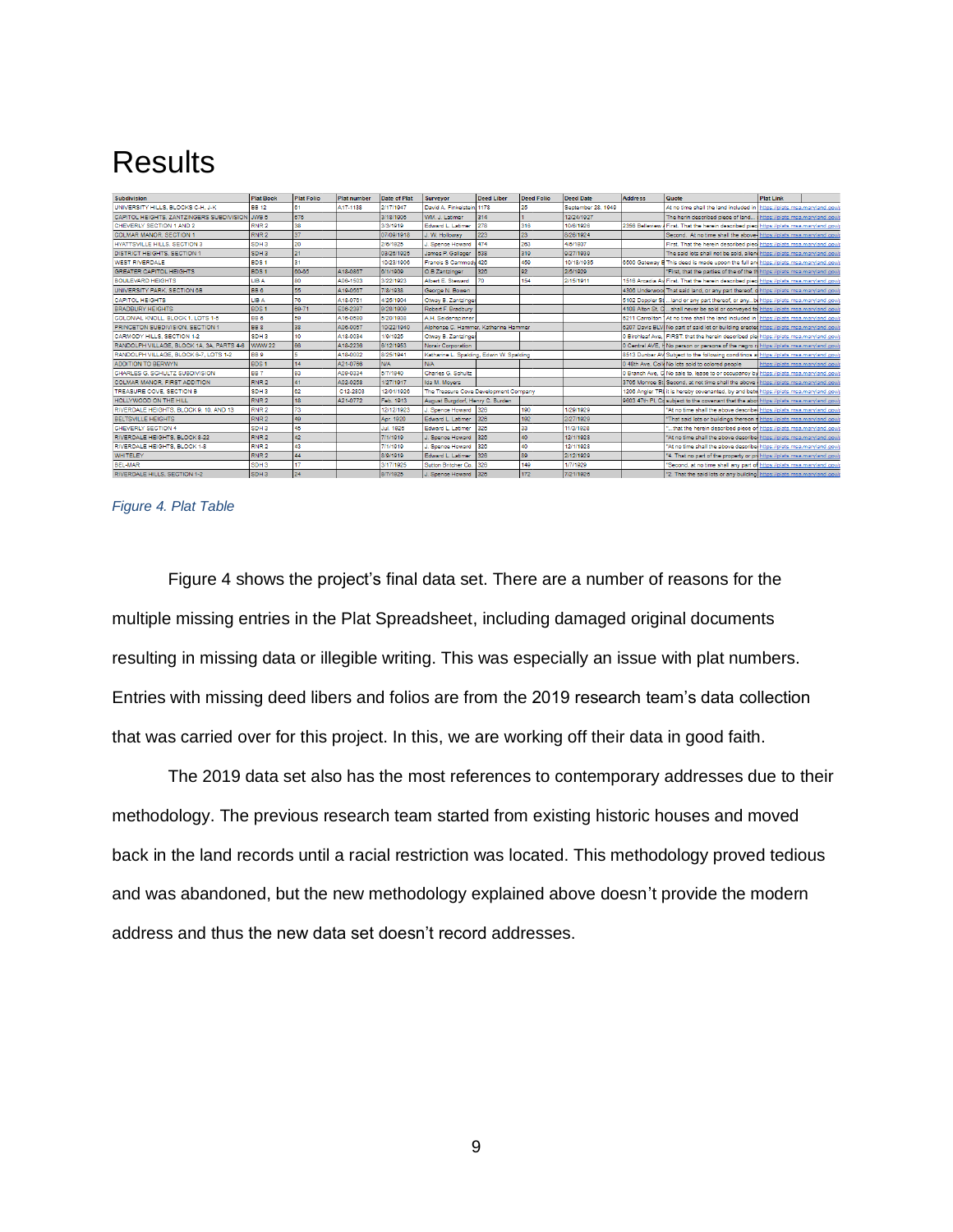

*Figure 5. Distribution of Racial Restrictions by Plat Book*

We discovered thirty unique instances of racially restrictive housing covenants. In this, the majority of our data (n=16) was found either in plat book RNR 2 or SDH 3 with BDS 1 being notable for having four separate data points. This distribution of racially restrictive covenants may be due to a number of reasons, but primarily that research started with deeds from 1923- 1939 and thus plat books from this era are over-represented. Furthermore, RNR 2 and SDH 3 seemed to be the plat books in which certain surveyors recorded their work. In particular, plats created by Edward L. Latimer and J. Spence Howard were most frequently recorded in RNR 2 and SDH 3.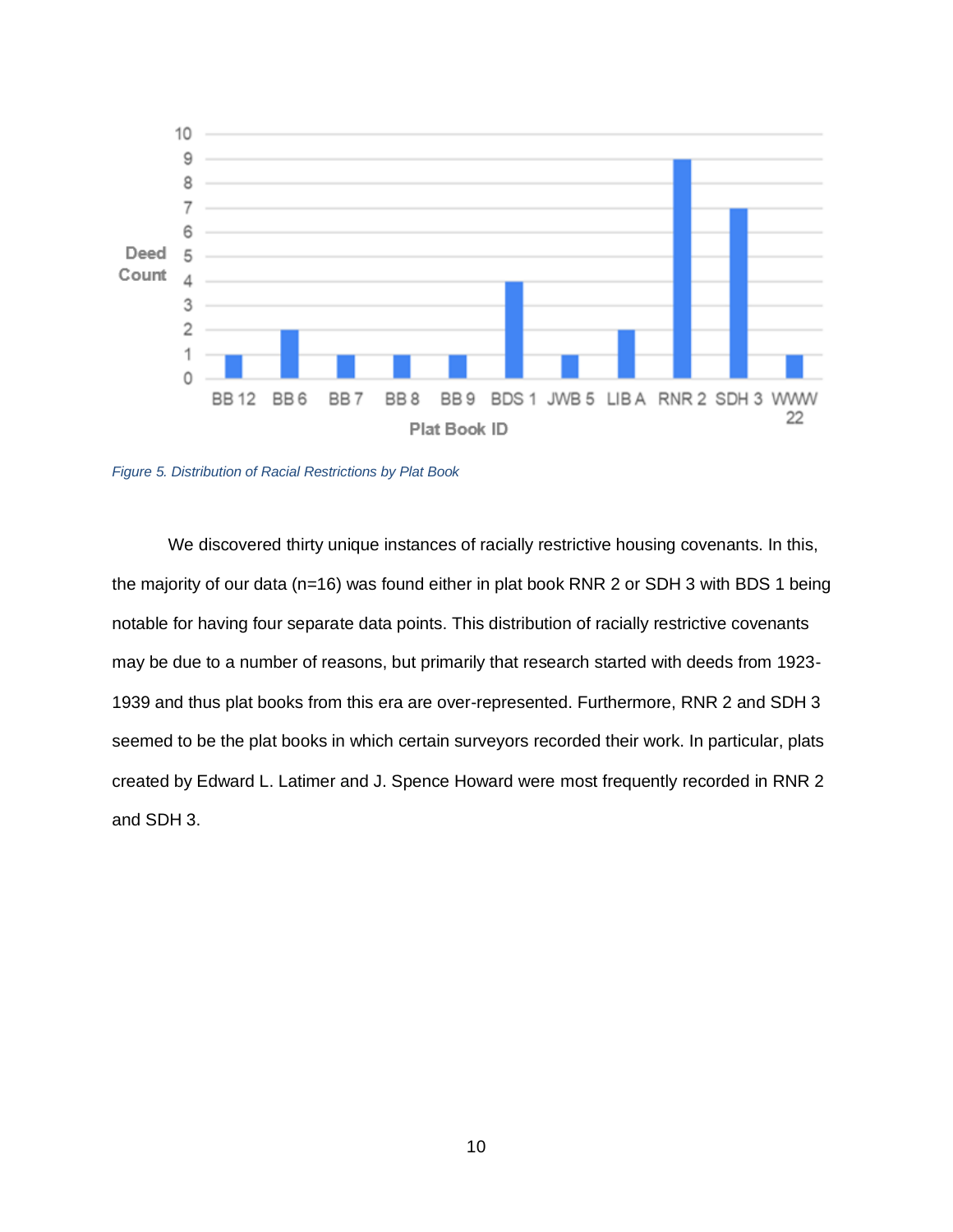| <b>Surveyor</b>                          | Count |
|------------------------------------------|-------|
| David A. Finkelstein, Herman D. Paul     |       |
| WM. J. Latimer                           |       |
| <b>Edward L. Latimer</b>                 | 4     |
| J. W. Holloway                           |       |
| J. Spence Howard                         | 5     |
| James P. Gallager                        |       |
| Francis S Cammody?                       |       |
| O.B Zantzinger                           |       |
| Albert E. Steward                        |       |
| George N. Bowen                          |       |
| Otway B. Zantzinger                      | 2     |
| Robert F. Bradbury                       |       |
| A.H. Seidenspinner                       |       |
| Alphonse C. Hammer, Katherine Hammer     |       |
| <b>Norair Corporation</b>                |       |
| Katharine L. Spalding, Edwin W. Spalding |       |
| N/A                                      |       |
| Charles G. Schultz                       |       |
| Ida M. Moyers                            |       |
| The Treasure Cove Development Company    |       |
| August Burgdorf, Henry C. Burden         |       |
| <b>Sutton Britcher Co.</b>               | 1     |

*Figure 6. Count of Racially Restrictive Plats by Surveyor*

Figure 6 shows the number of racially restrictive plats created by an individual surveyor, surveying team, or surveying company. The entry "Francis S Cammody?" indicated that the surveyors last name was partially illegible and may be spelled differently. This was done out of an abundance of caution in data collection. The "N/A" entry also reflects a damaged document with the surveyor's name missing from the document.

The data indicates that no one surveyor dominated the creation of racially restrictive plats. While some surveyors such as J. Spence Howard and Edward L. Latimer appear more than others (n=9), the distribution of surveyors shows that the practice of creating racially restrictive covenants was common. The percentage of surveyors who created racially restrictive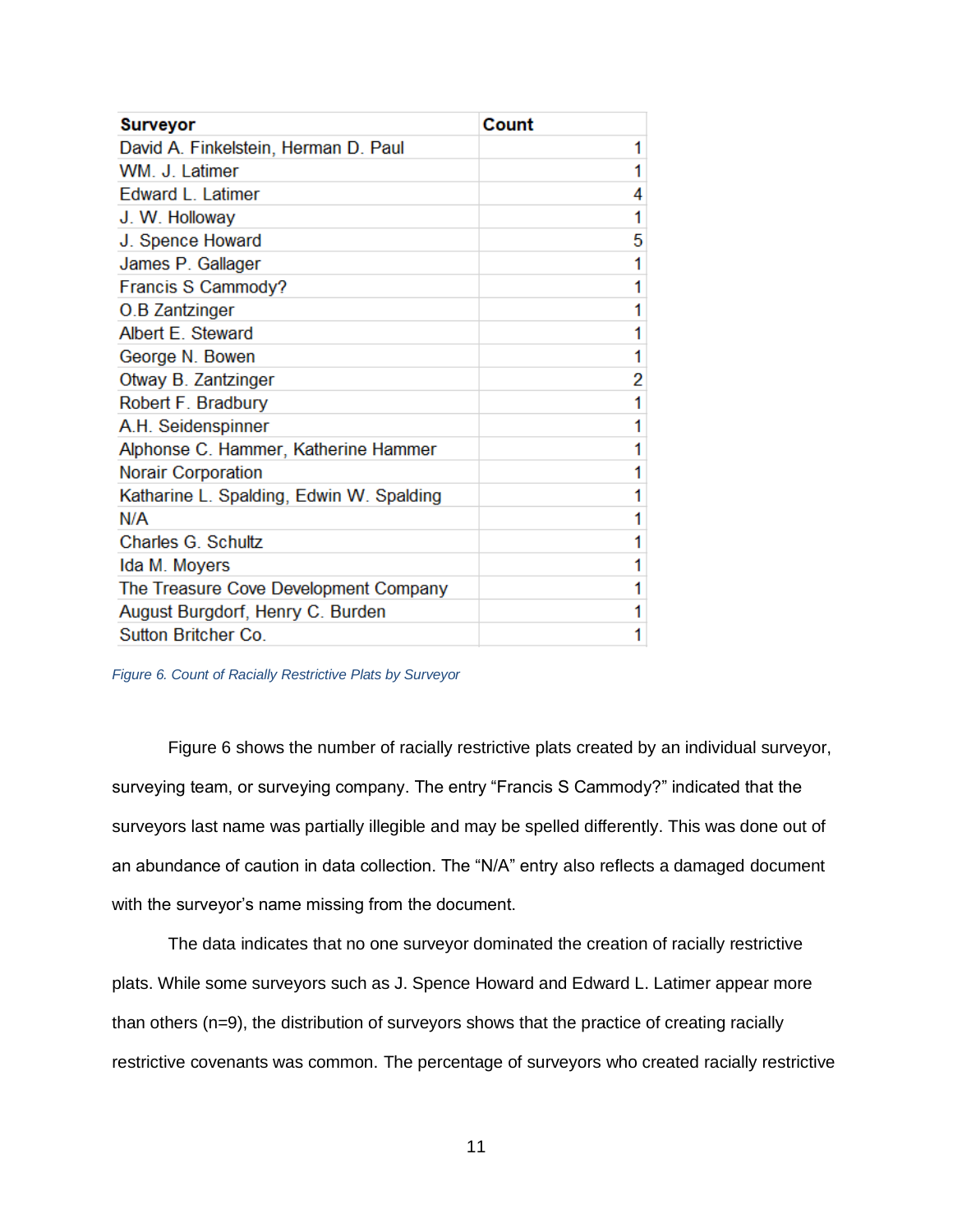plats isn't known because non-segregated entries were not recorded. This is another avenue to explore in future research.

| Quote                                          | Count           | <b>Percent of Total</b> |
|------------------------------------------------|-----------------|-------------------------|
| <b>Exception for Colored Servants</b>          | 9               | 30                      |
| Mention of "Health", Sanitation", "Death Rate" | $\overline{2}$  | 6.666666667             |
| "Negro", "Blood", "African"                    | 25 <sup>2</sup> | 83.333333333            |
| <b>Excluded all Except "White Race"</b>        | 4               | 13.333333333            |
| <b>General Restriction for "Colored"</b>       |                 | 23.333333333            |

*Figure 7. Common words, phrases, and terms in racially restrictive housing covenants*

Figure 7 quantifies the wording used in restrictions. The restrictions are grouped into five categories: exception for colored servants, reference to health, sanitation, or death rate; Negro, blood, or African; exclusion of all except whites; and a general restriction for all non-white individuals.

While the "exclusion of all except whites" category is similar to the general restriction for all colored people, the wording of these two categories is dramatically different. For example, a general restriction would be "The said lots shall not be sold, aligned or conveyed, leased or rented to or occupied by any person or persons of the colored race or African descent" (Liber 538, Folio 319). An example of a restriction for all except whites would be "First. That the herein described piece or parcel of land, or any part thereof, or any improvements thereon, shall never be sold, leased, donated to, or conveyed to any other than the white or Caucasian race" (Liber 278).

The words "Negro," "Blood," and "African" were categorized together because they consistently appeared together as in Liber 326, Folio 40: "At no time shall the above described lots or any part thereof... be sold to, leased to, transferred to, or occupied by any Negro or persons of Negro or African descent." In the initial analysis, the word "colored" was grouped with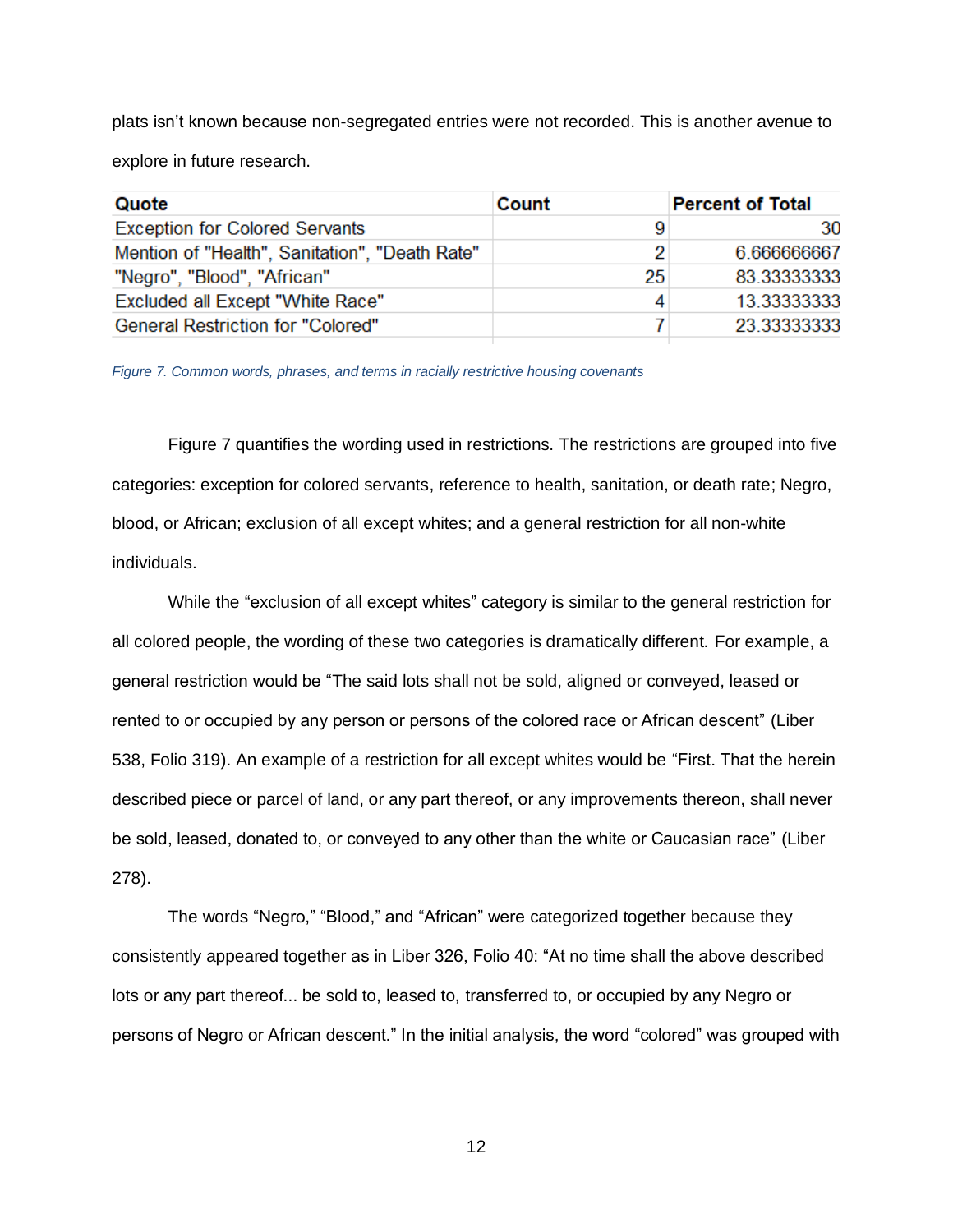"Negro" and African" but given that "colored" can refer to all non-white individuals depending on interpretation, it was made its own category.

Many restrictions fell into multiple categories. For example, the full quote from Liber 326, Folio 40 is: "At no time shall the above described lots or any part thereof... be sold to, leased to, transferred to, or occupied by any Negro or persons of Negro or African descent. This provision, however, not to include servants, bona fide employed by the owner or occupant of said lot while living with said owner or occupant." This would fall into both the "Negro/Blood/African" category and the Exception for Servant category.

Mentions of health, sanitation, and death rate were rare but they had a unique language. In these cases, restrictions were made for "any one race that has a higher death rate than that of the white or Caucasian race." Both instances of such restrictions also fell into other categories, however given that this form of restriction attempts to use a supposedly unbiased scientific measurement of death rate it was given a unique category. Interestingly, no mention of moral degradation was found in the data set, limited as it is.

In addition, the overwhelming majority of restrictions applied only to Black individuals (n=25) instead of a general restriction on colored individuals or explicit restriction on all except white individuals.

Of note are the numerous exceptions made for African American domestic servants. While it is not known whether these houses and the property owners would necessarily employ a domestic servant, it's interesting that an explicit exception is made.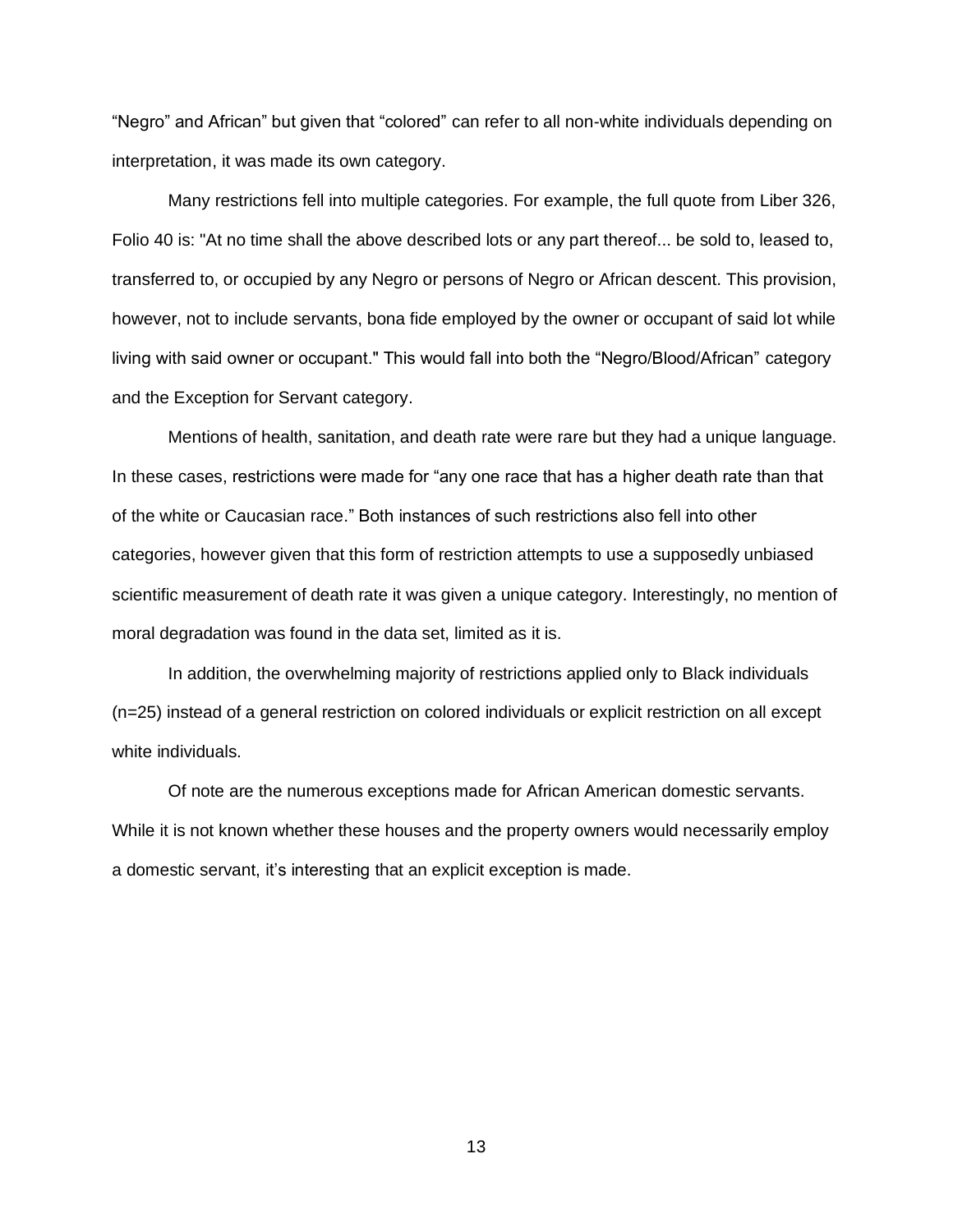

*Figure 8. ArcGIS representation of racial restrictions*

Figure 8 maps the distribution of the racially restricted plats that have been identified. This was completed using ArcGIS. While the majority of the data set was mapped, two plats— Riverdale Heights, block 9, 10, and 13 and Riverdale Hills, section 1-2—haven't been mapped. Significant landscape changes have left no point of reference to accurately represent the original plat. Most (n=25) of the racially restricted plats are within I-495. While I-495 didn't exist until the Federal Highway Act of 1956, it's worth noting that these plats are often close to the County border with Washington, D.C.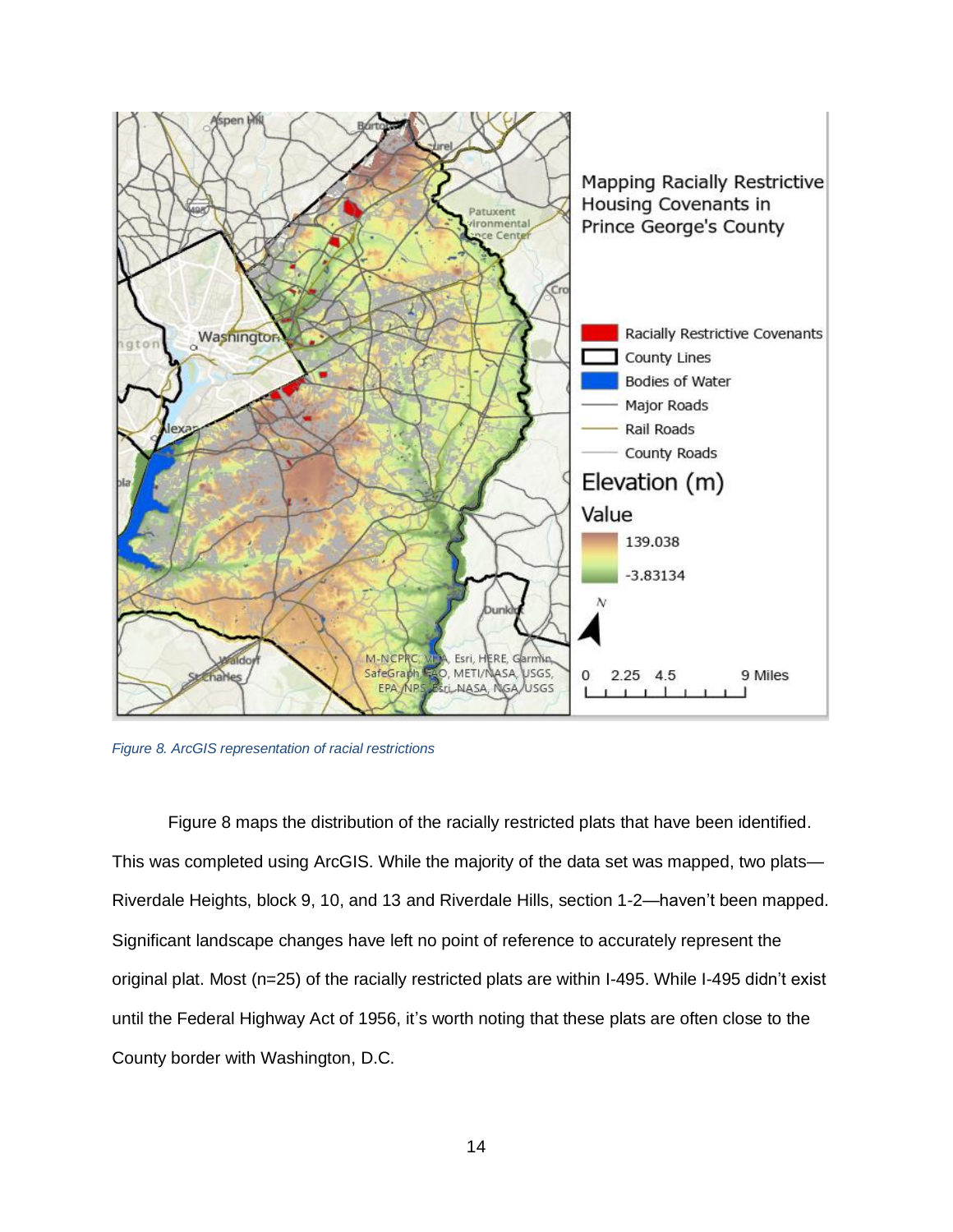Since our research began with the 1923-1939 grantor index, we can't analyze restrictions over time given the disproportionate weight of data from this date range. Likewise, we can't analyze the relationship between deed books and restrictions because deed books from 1923-1939 dominate the dataset.

#### <span id="page-16-0"></span>**Discussion**

The data would suggest that racially restrictive housing covenants were more common in the suburbs near the Maryland-Washington border than in the rural portions of Prince George's County, which supports already understood concepts of white flight (Grubb, 1982). The increasing popularity of streetcars followed by the automobile allowed wealthier whites to leave cities for the suburbs that were quickly segregated. This was compounded later, with the construction of highways from these suburbs into the heart of D.C.

Furthermore, the data would suggest that the creation of racially segregated housing covenants wasn't done by a few powerful individuals who were buying land and surveying it to purposefully create segregated housing. Instead, the creation of restrictive covenants was a common practice that developers implemented to increase and maintain property values (Armstrong, 1998). Segregation as a means of increasing property values can be seen in advertisements for housing in these areas. For example, an advertisement in the Evening Star, a popular Washington and Maryland newspaper, promoted a house in a segregated community: "Every home in North Woodside, Md. has been specially designed and built—developing a community of superior character, protected by such restrictions as prevent invasion of deteriorating influences'' (Evening Star, 1926). While these restrictions may also refer to the sale or production of alcohol or the manufacturing of industrial goods, it is most likely in reference to the neighborhood's segregated status. The property referenced in this quote is in Montgomery County, Maryland; however, further research would likely find such advertisements in Prince George's County. Racial restrictions are obviously the product of racism, ignorance,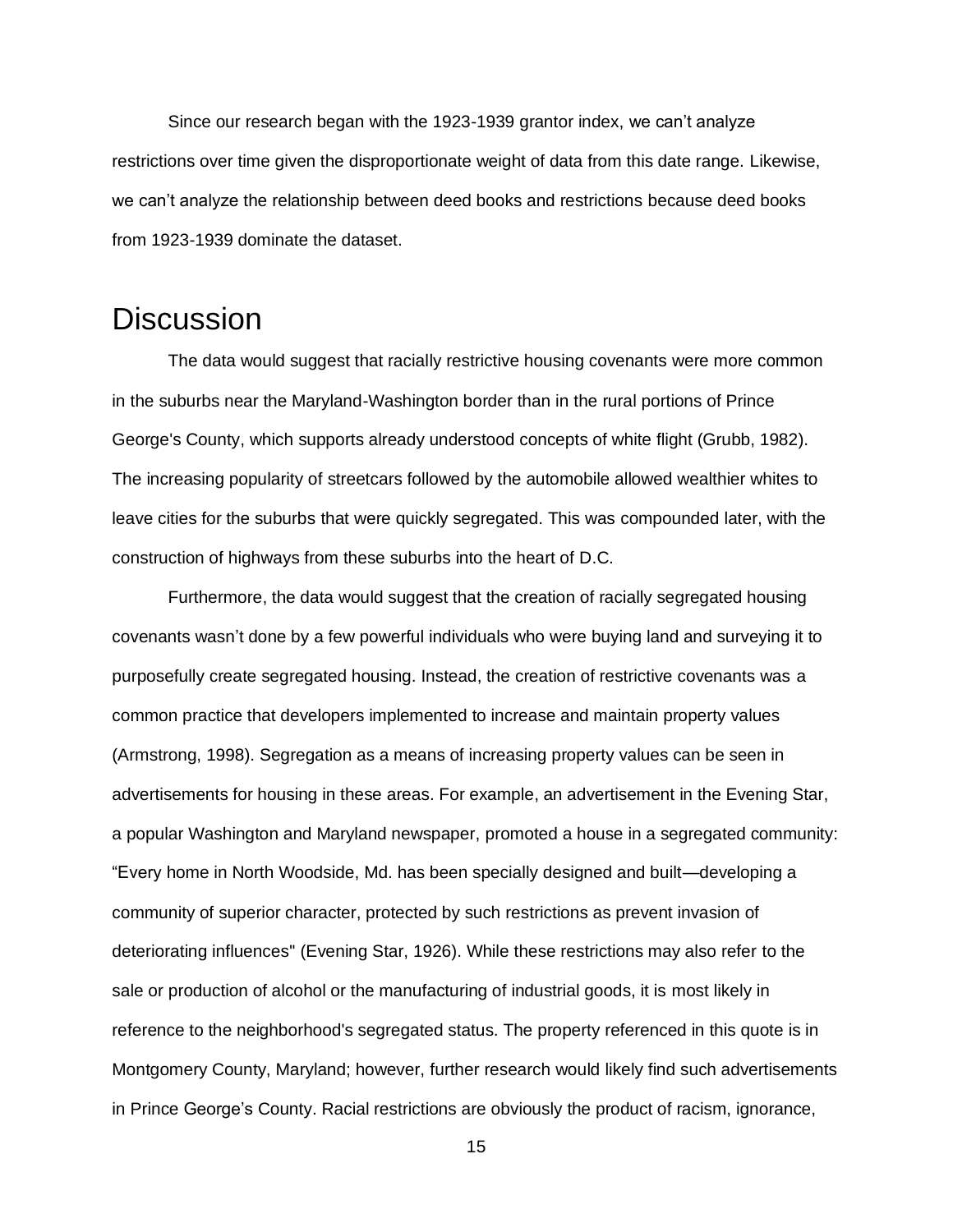and prejudice, are also perpetuated by capitalism's necessity to maximize profit. In this instance, the existence of injustice is profitable; therefore, injustice is created.

This also shows that social relations are at the heart of marginalization. "The characteristics of a given parcel of land are not determined by its ownership, that is, the identity of the property owner does not change the property's physical characteristics;" however, this clearly is not the case when African Americans own property (Armstrong, 1998). Fear of diversity and loss of property values in white neighborhoods creates cyclical patterns of property ownership and segregation that continue into the present despite research that consistently proves little relationship between race and property value (Turner, Popkin, & Rawlings, 2009). These patterns have a domino effect of continued segregation in schools, voting districts, and employment.

Future research to compare these findings with current housing prices, racial demographics, presence and quality of schooling, highway development, urban renewal programs, and other areas of interest could provide valuable information on the historic development of inequities in Prince George's County. For example, tax records across the county could be catalogued to determine exact property values based on location, time, and segregated status.

The explicit exclusion of African Americans is also evident in the disproportionate use of words such as "Negro" and "African" in housing restrictions over general restrictions for "colored" individuals or "non-white" individuals. It would be interesting to see what, if any, nonwhite groups lived in segregated neighborhoods. This could be used to understand the legal boundaries of race based on what ethnicities are classified as white, non-white, colored, Negro, or African. Determining where these boundaries are constructed would help analyze segregation in the region for future projects.

Mentions of health, sanitation, and death rate are notable outliers in the data set. They seem to reference a generally accepted death rate based on race but do not necessarily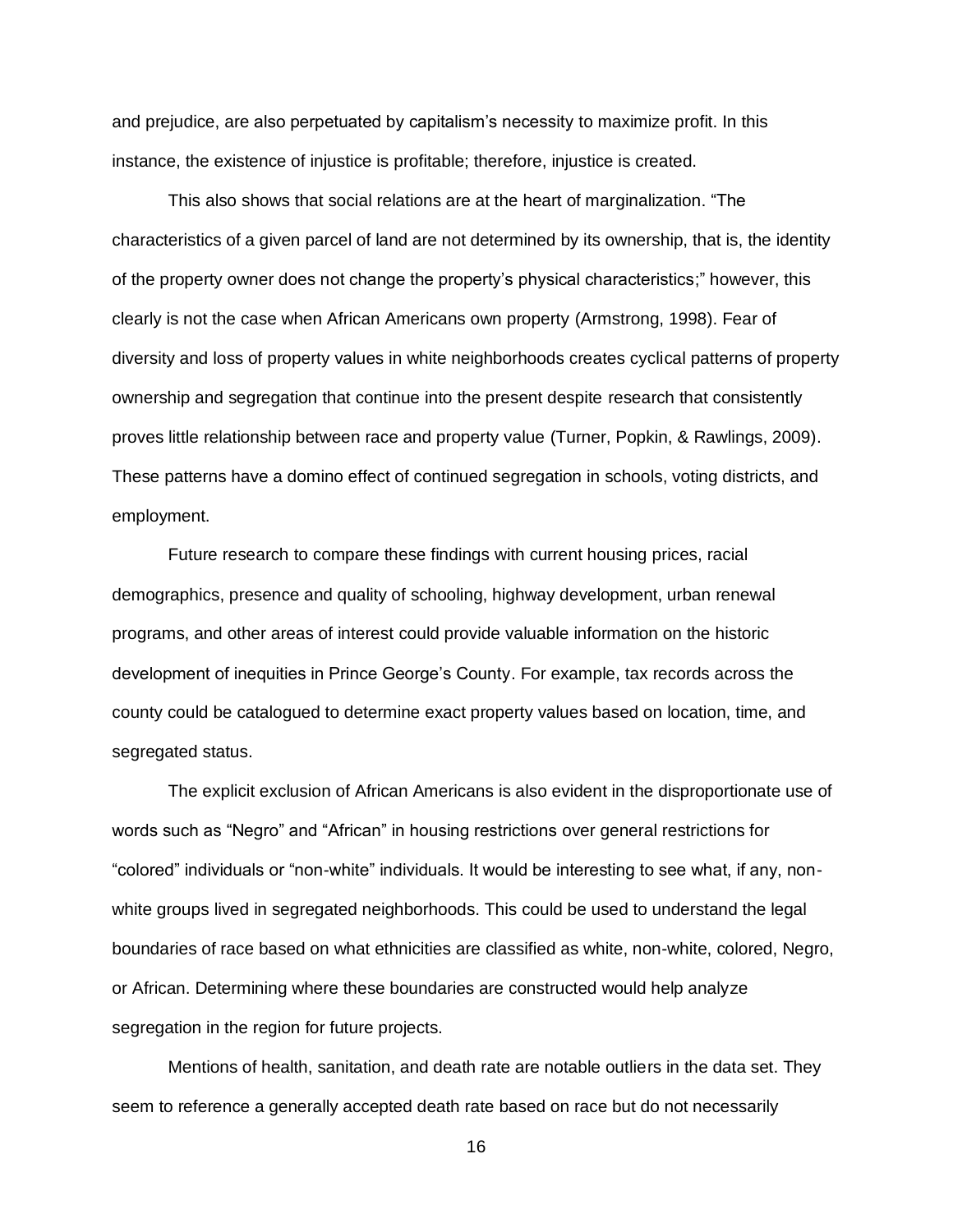reference any study or data to determine what populations have higher or lower death rates than the "white race." Knowing where these death rate statistics originate could help us understand what other races may have been included or excluded by these restrictions. While it is to assumed that African Americans had higher death rates in the first half of the twentieth century than whites based on a multitude of factors, what other races and ethnicities would have been excluded by such restrictions is unknown. It may also be valuable to see how these death rates were calculated to critically deconstruct the "scientific" methods by which racism and segregation were naturalized and made logical.

The exceptions made for domestic servants are evidence of the limited space in which Black Americans could exist in white spaces. Blacks were continually segregated except when they were servants to a white employer. It is unknown what percentage of houses with such exceptions would have Black servants, but given that the exception exists it can be inferred that the presence of Black individuals was only acceptable if agreed on by whites and their presence provided specific, tangible benefits to white people. It would useful to create an oral history collection of Black domestic servants and of African American homeowners denied access to these properties, to understand the qualitative impacts of these practices.

The biggest take away at this stage is the new methodology developed. Because the deed, liber, and folio were not recorded in the initial 2019 dataset (they were saved as hyperlinks in the digitized document which had since expired), a significant amount of time was spent unsuccessfully trying to recover original data. Once this was abandoned and a new method developed, progress in reviewing deeds increased. Continuing this research using the knowledge and experience developed in Fall 2021 will increase the efficiency of future analyses.

A significant issue in acquiring data is that it must be done by individuals reading images of documents accessible through MDLandRec. While this site is a great resource, saving visits to state archives or the county courthouse for data collection, the documents' text isn't searchable. It would be worthwhile to create a method that would allow the documents to be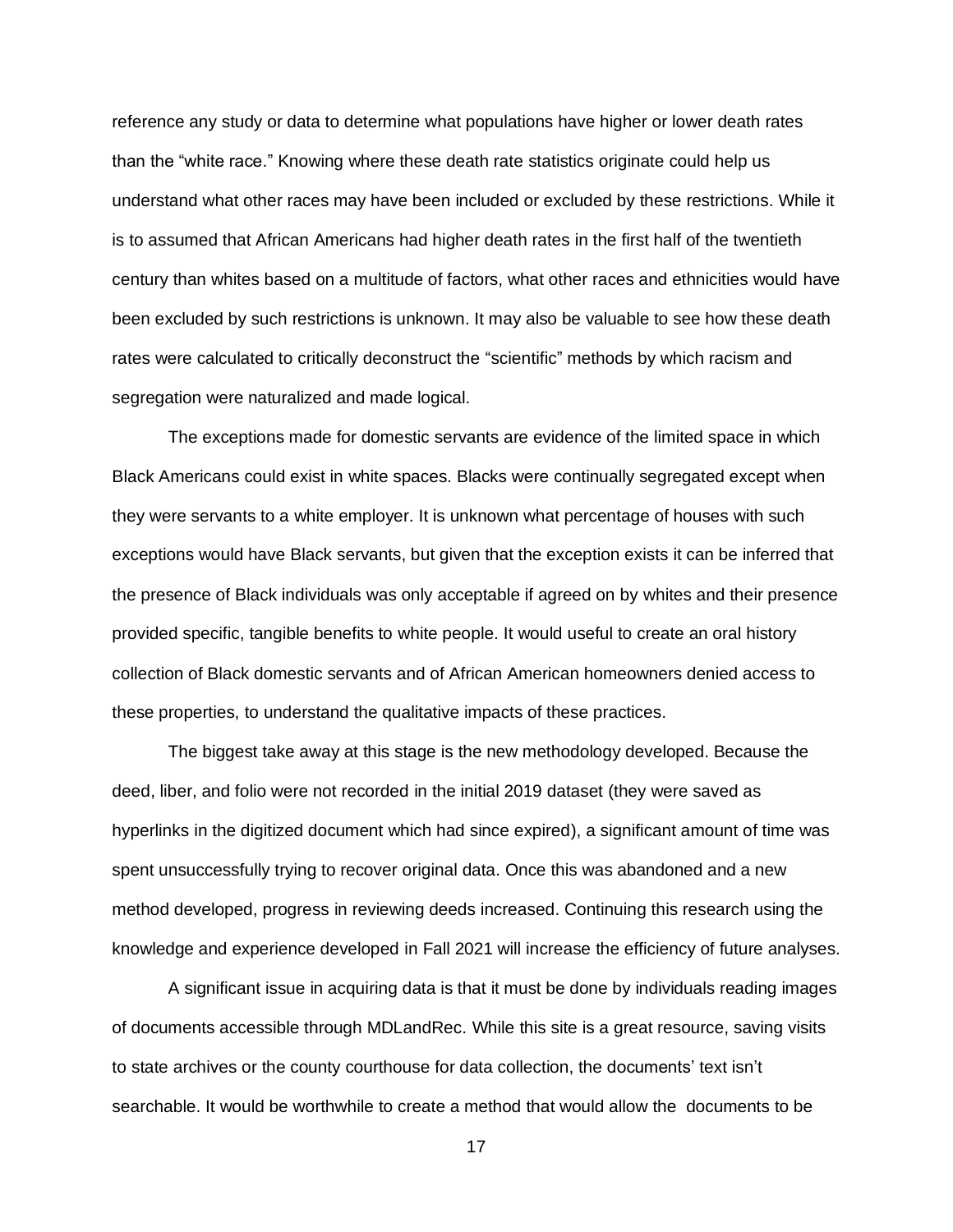read and extracted by a keyword search. The keywords would be similar to those in Figure 7 such as "Negro," "African," "Race," "Caucasian," "White," "Servant," "Death Rate," and "Colored." This would allow the collection, analysis, and visualization of large amounts of data, dramatically increasing the scope of research.

#### <span id="page-19-0"></span>**Conclusion**

Preliminary results indicate that the suburbs of Prince George's County, particularly those near Washington D.C. and major roadways into the city, are more likely to be segregated than other areas. While this fits existing narratives of white flight, more research into the specific language used in creating these restrictive covenants and the relationship between segregation and other factors such as access to schools, utilities, and property values would be revealing.

This could be combined with other data collection methods, such as oral histories, to create a more holistic data set. This research would be supported by development of a semiautomated workflow capable of searching these documents. If this can't be developed, the method outlined in this paper should be implemented to maintain thorough searching and detailed documentation.